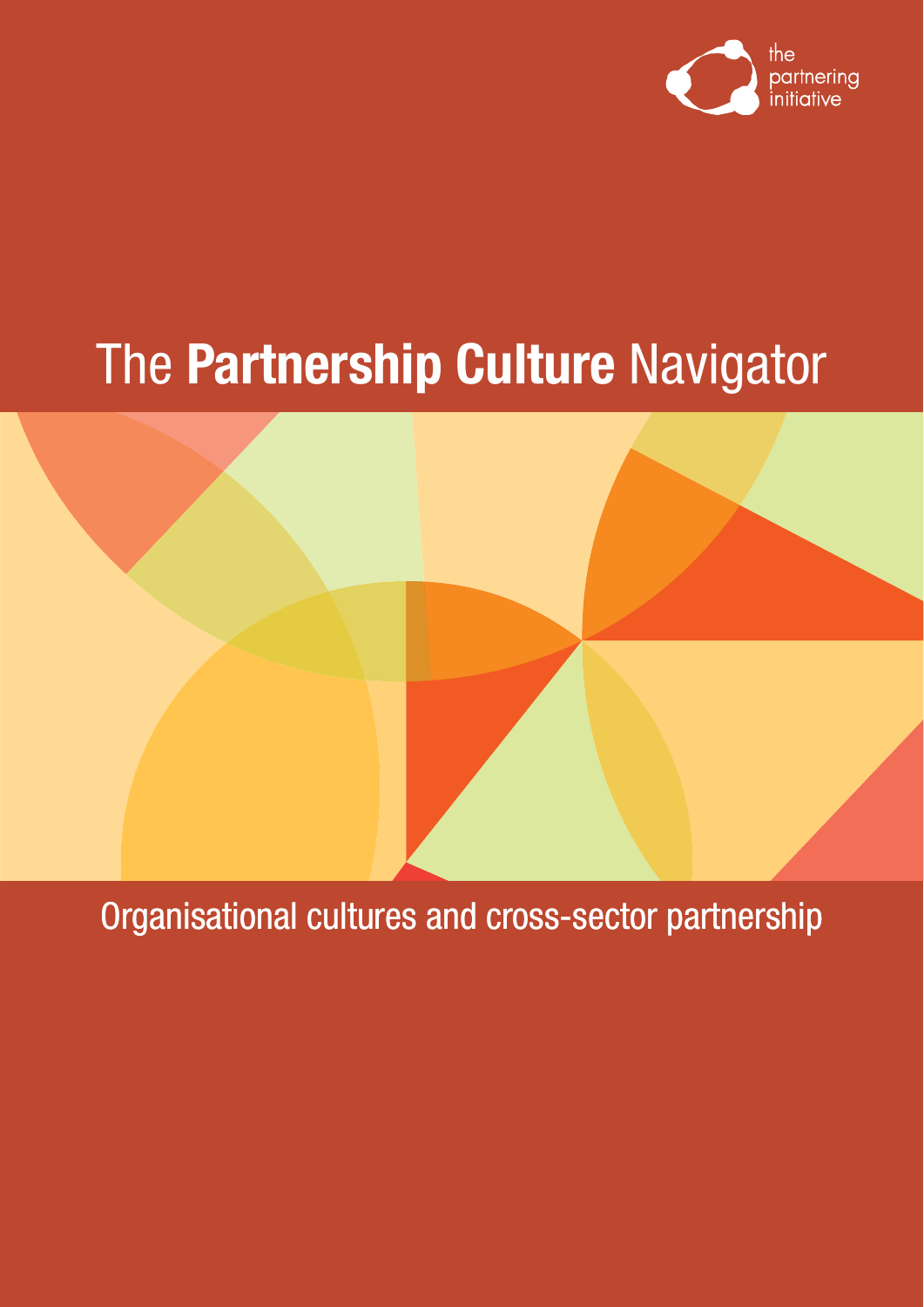

### Author: Dr. Stuart Reid

Editors: Ruth Findlay Brooks (The Partnering Initiative) and Elizabeth Ramborger (World Food Programme)

With contributions from:

Luke Disney, Executive Director, North Star Alliance

Hugo Farias, Regional Advisor – Capacity Development, World Food Programme Regional Office for Latin America and the Caribbean

Dorte Jessen, World Food Programme Monitoring and Evaluation, Kabul, Afghanistan

Robin Landis, Operational Information Management and Reporting Officer, World Food Programme Regional Office for Asia and the Pacific

With funding from the World Food Programme The Partnering Initiative, 2016

Citation: Reid, S. *The Partnership Culture Navigator: Organisational cultures and cross-sector partnership,* The Partnering Initiative, Oxford, 2016

This report as a whole may be reproduced and freely distributed. Any material contained herein may be reproduced, with attribution, for inclusion in other documents for non-commercial purposes.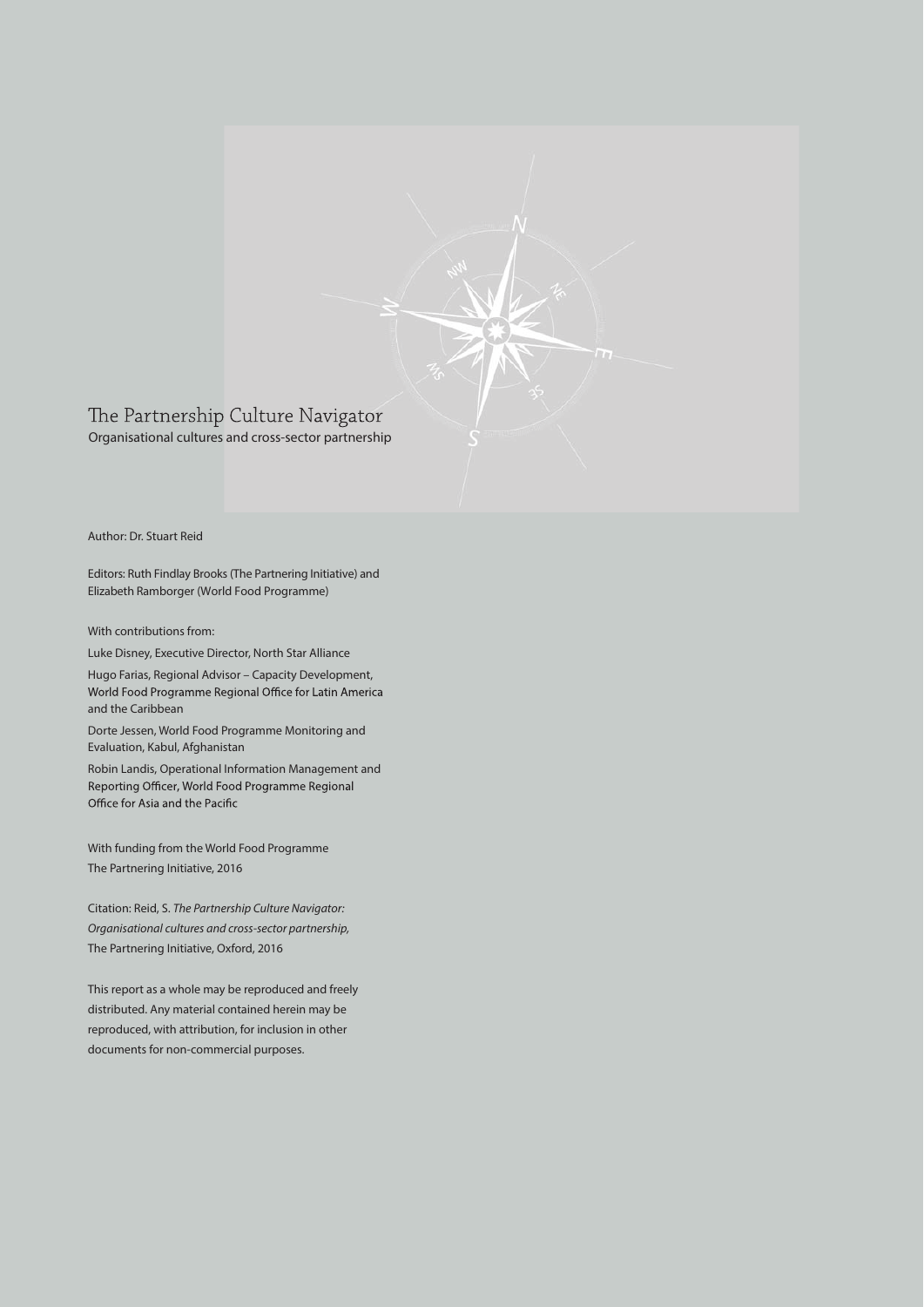### **Contents**

|    | Introduction                               |    |
|----|--------------------------------------------|----|
|    | Key terms and concepts                     | 6  |
| 1  | The partnership paradox                    | 8  |
|    | 2 Differences in organisational culture    |    |
| 3  | What makes a partnership-friendly culture? | 14 |
| 4  | Leadership                                 |    |
| 5. | <b>Systems: learning and communication</b> | 20 |
| 6  | <b>People</b>                              | 24 |
|    | Summary                                    | 28 |
|    | References                                 | 29 |
|    |                                            |    |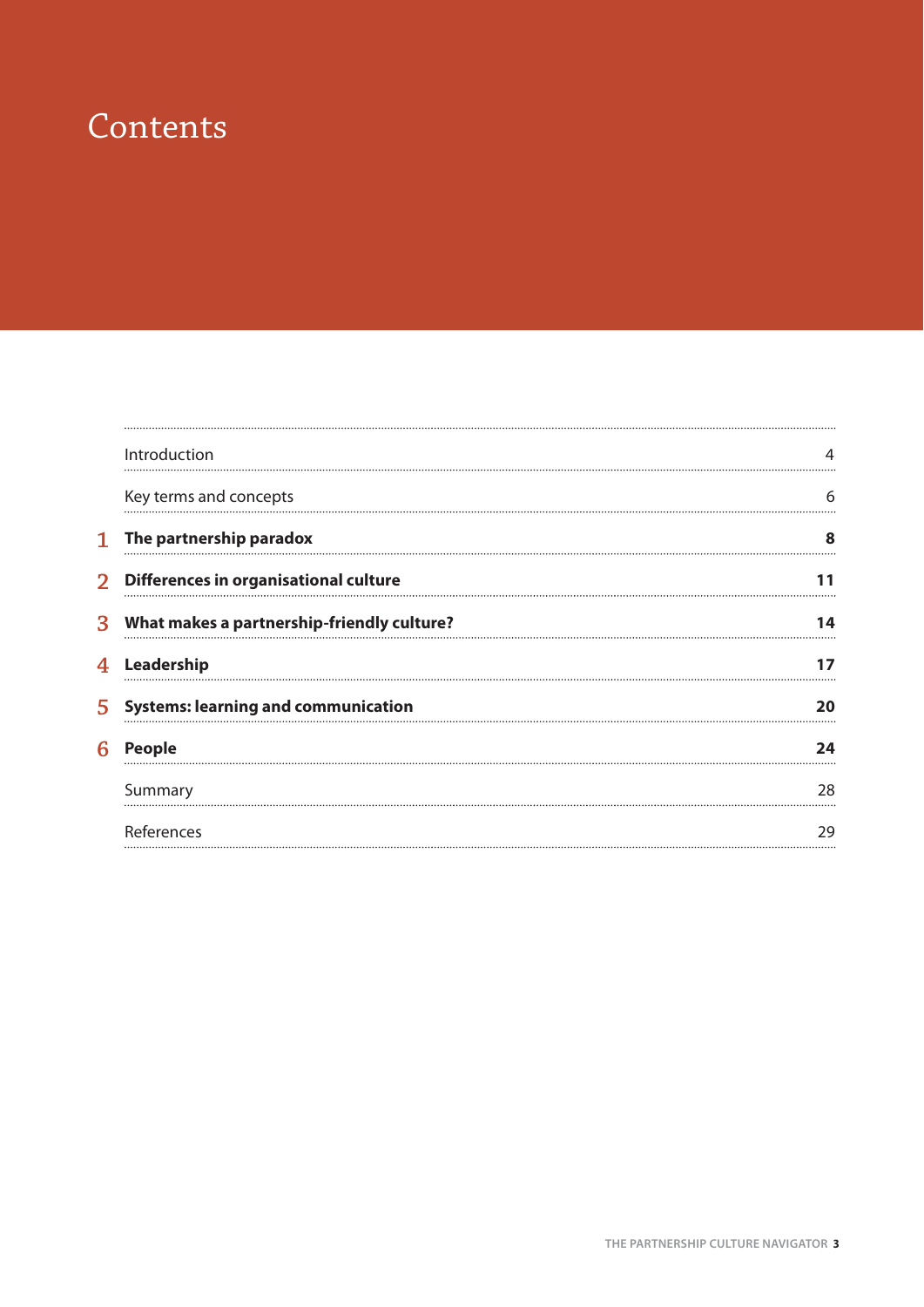### Introduction

This booklet is the second in The Partnering Initiative's Navigator series. It has been designed as a practical guide to help users navigate the challenges of dealing with different organisational cultures when working in cross-sector partnerships. Differences in organisational and professional cultures are a common source of misunderstanding in international collaboration: they can reduce the efficiency and the impact of cross-sector partnerships and can generate risk. The Navigator outlines a number of key issues for consideration and proposes some achievable actions that can be taken both to make it easier to deal with different cultures and to make your own organisational culture more partnership-friendly.

The Navigator is intended for strategic and operational staff in any organisation for which working in partnership is integral to the achievement of its strategic mission. This will include policy-makers, senior managers, partnership specialists, human resources staff and operational field staff. It assumes that working in cross-sector partnership is of considerable importance to the organisation. It also assumes that the individuals or teams using this Navigator will have some role and capacity as agents of change – actors in an organisation who might, at some level, be able to instigate, lead or catalyse change. Such changeagents may be working independently or in collaboration with an external consultant. In either case the Navigator is designed to identify potential problems and to suggest routes to possible solutions.

The challenge of transforming the internal culture of an institution is a daunting one and much has been written elsewhere on the possible strategies and success factors involved in significant culture change.<sup>1</sup> It is not our intention here to address the extensive and complex range of issues raised by organisational change. The current booklet has a more modest purpose: it aims to provide some insights into the cultural misalignment that can occur between organisations in cross-sector partnership and to offer some practical step-by-step guidance on how to deal with such misalignment. Its observations

and recommendations are rooted in the belief that even relatively small changes in the way that an organisation operates will generate rewards in terms of its ability to manage valued external relations.

The material in the Navigator derives both from research and from real-life practice. Each of the main sections contains Reflection Questions to encourage consideration of the issues raised and to stimulate relevant discussion within the reader's organisation. Four of the sections also contain case studies provided by WFP staff. These have been selected both to illustrate key points raised in the main text and to provide practical examples of solutions to the challenges of building partnerships between culturally diverse organisations.

There are six main chapters in the Navigator. They cover the following areas:

- The paradox of partnership and the necessity of balancing flexibility with core values
- The importance of going beyond stereotypes and developing cultural awareness
- The characteristics of a partnership-friendly culture
- The role of leadership in establishing cultural norms and behaviour
- The need for effective learning processes to be embedded in organisational systems
- The place of targeted training and development in building partnership skills

<sup>1.</sup> For an introduction to the field, see Brown, A. (1998), Handy (1993) or Schein (1985)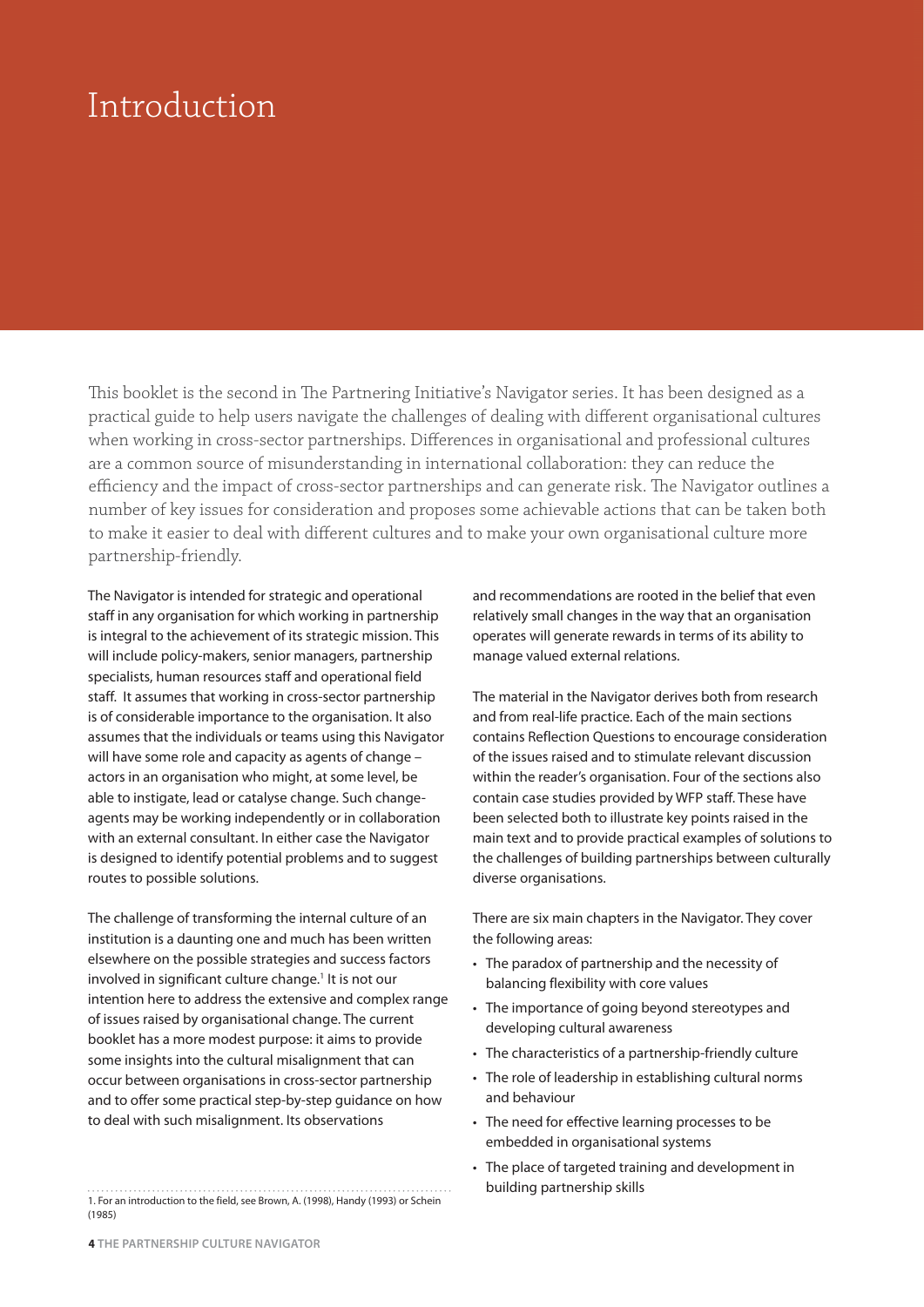

### **Tips for using the Navigator**

The booklet is the second in the Navigator series and follows the established format of providing explanatory text supported by real-life examples and reflection questions to aid discussion of the issues raised. The emphasis is on providing the busy professional with an accurate outline of the main issues, some illustrative case material and a series of prompts for reflection and discussion. Key sources are referenced and suggestions for additional reading are provided.

The booklet can be used as a learning tool both for individuals and for teams developing their partnership knowledge and skills. Indeed, it could be employed as a resource for co-learning between staff from partner institutions. In an ongoing partnership, the Navigator might be used when partners are meeting to review progress and consider revising partnership procedures and practice. It could also be a valuable resource when working with an external partnership consultant or broker in the development of new partnerships or partnership policies.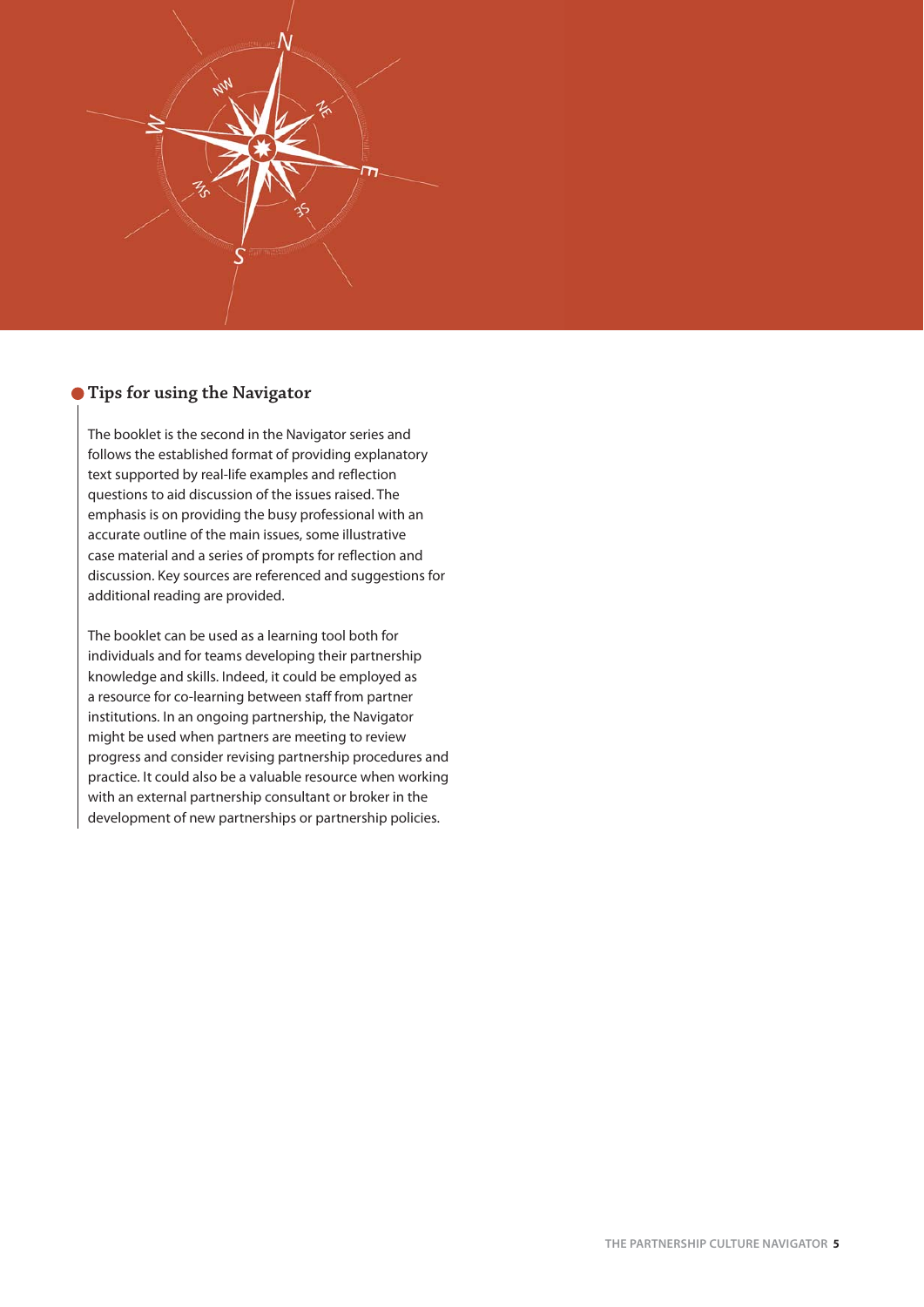### Key terms and concepts

*"A cross-sector or multi-stakeholder partnership is an ongoing working relationship between organisations combining their resources and competencies and sharing risks towards achieving agreed objectives while each achieving their own individual objectives."*

Figure 1: **TPI definition of partnership**

#### **Defining cross-sector partnership**

1

The term "partnership" can be confusing as it is used to describe such a wide range of relationships, including those which are primarily commercial and contractual rather than collaborative. For TPI, cross-sector partnerships involve any combination of organisations from government, business and civil society working together in areas of mutual interest to achieve common – or at least complementary – goals. All stakeholders in a partnership should be sharing both risks and benefits; roles, procedures and outcomes should be the result of a common agreement. Figure 1 above shows TPI's normal, working definition of partnership.2

Three key elements need to be at the heart of cross-sector partnership: Equity, Transparency and Mutual benefit. Although these are by no means the only qualities that a partnership may need, they do delineate the critical characteristics which will support good partnership working. Figure 2 provides definitions of each of these elements.<sup>3</sup>

#### **WFP defines partnerships as:**

**"Collaborative relationships between actors that achieve better outcomes for the people we serve by: combining and leveraging complementary resources; sharing risks, responsibilities and accountability; working together in a transparent, equitable and mutually beneficial way. With partnerships, we achieve objectives that would not be achieved as efficiently, effectively or innovatively alone, where the value created is greater than the transaction costs involved."**

2. www.thepartneringinitiative.org

3. www.thepartneringinitiative.org



Equity **Equity is not equality – partnerships often bring together organisations with vastly different status, scope and resources. Equity is recognising that each partner has a vital contribution it brings to the table, for which it should be valued and which earns it the right to have a respected voice in decision-making** 

Transparency **Openness and honesty in working relationships are pre-conditions of building trust between partners and of a willingness to sustain the collaboration. Transparency is an essential first step towards creating an atmosphere of trust and of ensuring mutual accountability**

Mutual benefit **Partnerships are based on shared risks and shared benefits. A healthy partnership will recognise that each partner needs to achieve specific benefits – over and above any common benefits – and will work towards this goal**

Figure 2: **Defining the key elements of good partnership**

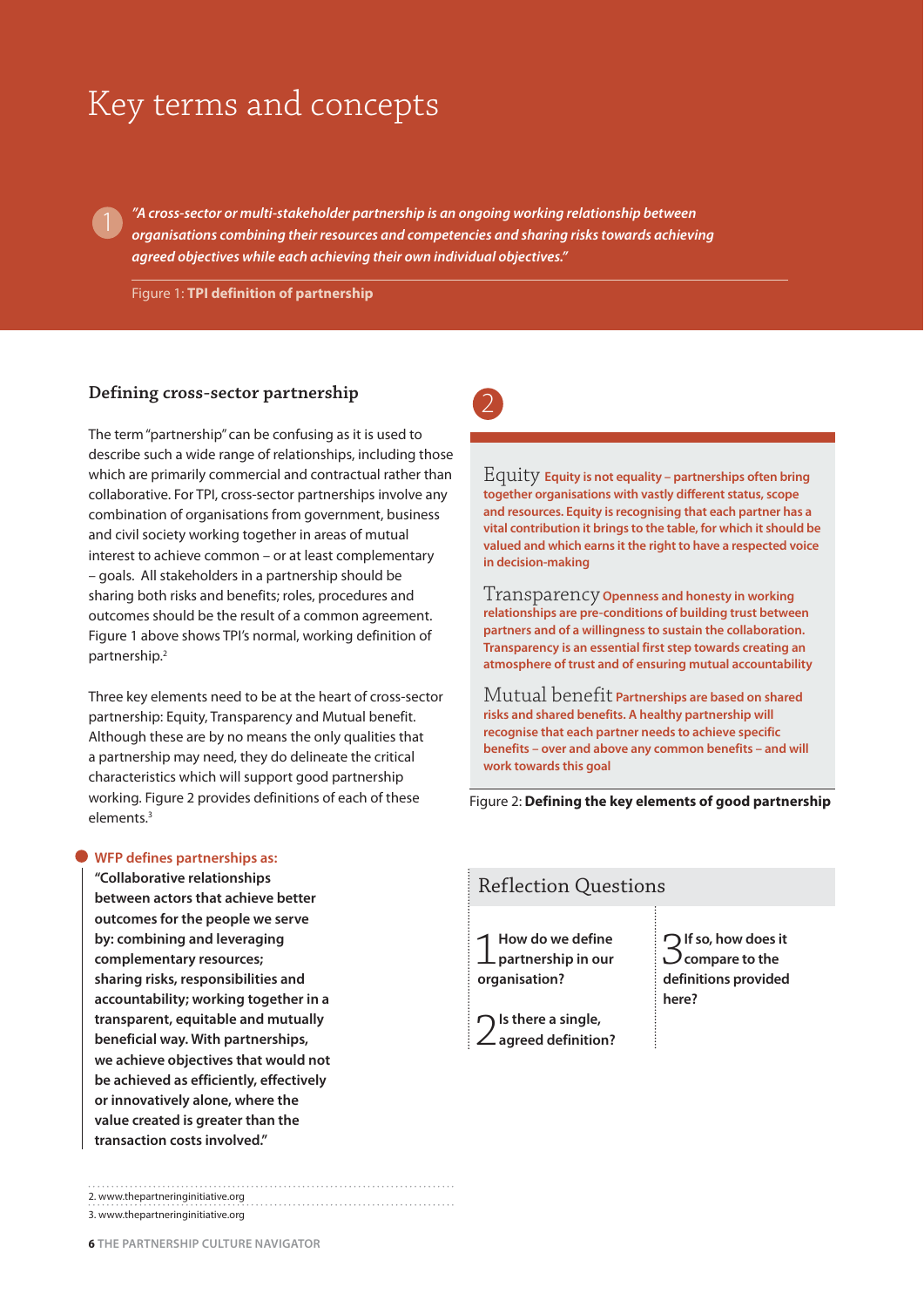### Key terms and concepts

*Organizational culture entails the shared beliefs, values and norms in the organizational context. Culture may determine individual behaviour but it is also concurrently constituted through human behaviour.*

Figure 3: **An academic definition of organisational culture**

#### **Defining organisational culture**

3

In many respects, culture is an even harder term to pin down than partnership: there are almost as many definitions as there are accounts of organisations' ways of working. Culture is made up of a complex web of ideas, values and practices that are both the expression of individual and group behaviour in a specific community and an influence on shaping that behaviour.<sup>4</sup> A simple, academic definition is given in Figure 3 above.<sup>5</sup>

Culture is never a fixed or static phenomenon but is constantly made and re-made by individual actions. As people in an organisation make decisions, take actions and interact with their colleagues, they will be influenced by the prevailing culture. They may, for example, choose to follow established procedures for presenting a proposal, running a meeting or describing the organisation's goals. By doing so, they confirm the cultural norms and reinforce those norms for themselves and others. However, they may also choose to do things differently, to challenge the prevailing culture – and this may lead to change.

Edgar Schein, one of the most influential writers on organisational culture, broke the concept of culture into three elements: artefacts, values and assumptions.<sup>6</sup>

Artefacts represent the visible manifestations of culture – the technology, procedures and typical behaviour patterns of members of an organisation. Values are those standards or norms that organisational members are likely to share and to publicly subscribe to. Assumptions are more deep-lying and less likely to be articulated: they represent the view of how the world works which underpins the organisation's operations.

4. For an introduction to the many competing theories of culture and culture change, see Fincham and Rhodes (2005) at http://fds.oup.com/www.oup.co.uk/ pdf/bt/fincham/Chapter15.pdf 5. Ayas K. And Keniuk N. (2004)

6. Schein, E. H. (1996) and Schein, E.H. (1985)

When considering the impact of organisational culture on cross-sector partnerships it is important to recognise these layers of complexity: changing something at the visible level may not, in the short-term, alter basic values or assumptions. In the Navigator we have sought to distinguish between practical changes in structure and procedures and more profound changes in the way people think about their work. As we are primarily concerned here with achievable improvement in partnership practice, the focus is most strongly on how agents of change can begin to address cultural change through leadership, systems and training. However, an understanding of the underlying forces that affect organisational culture will help practitioners to approach any change programme with greater sensitivity.<sup>7</sup>

Nevertheless, for all its apparent complexity, organisational culture is also something that most people feel that they can recognise and describe. This is because each organisation does have its own style of working and this is something that an individual, joining a new organisation, will learn to recognise and then to adopt – or, perhaps, to challenge. Put very simply culture is "the way things get done round here". <sup>8</sup>

In this booklet the use of the terms "partnership" and "culture" imply the basic definitions presented above in Figures 1 and 3. However, because of the many variations on, and refinements of, these definitions it is important to ensure that potential partners enjoy a shared understanding of what is meant by the terms. Indeed, one could present an argument for building mutual understanding between partners through discussion of organisations' respective cultures!

### Reflection Question

1**Is there a sense of "the way things get done round here" in our organisation?**

| 7. Wellman (2009, Chapter 3) provides an excellent and lively review of these |
|-------------------------------------------------------------------------------|
| central issues in organisational culture                                      |
| 8. Deal and Kennedy (1982)                                                    |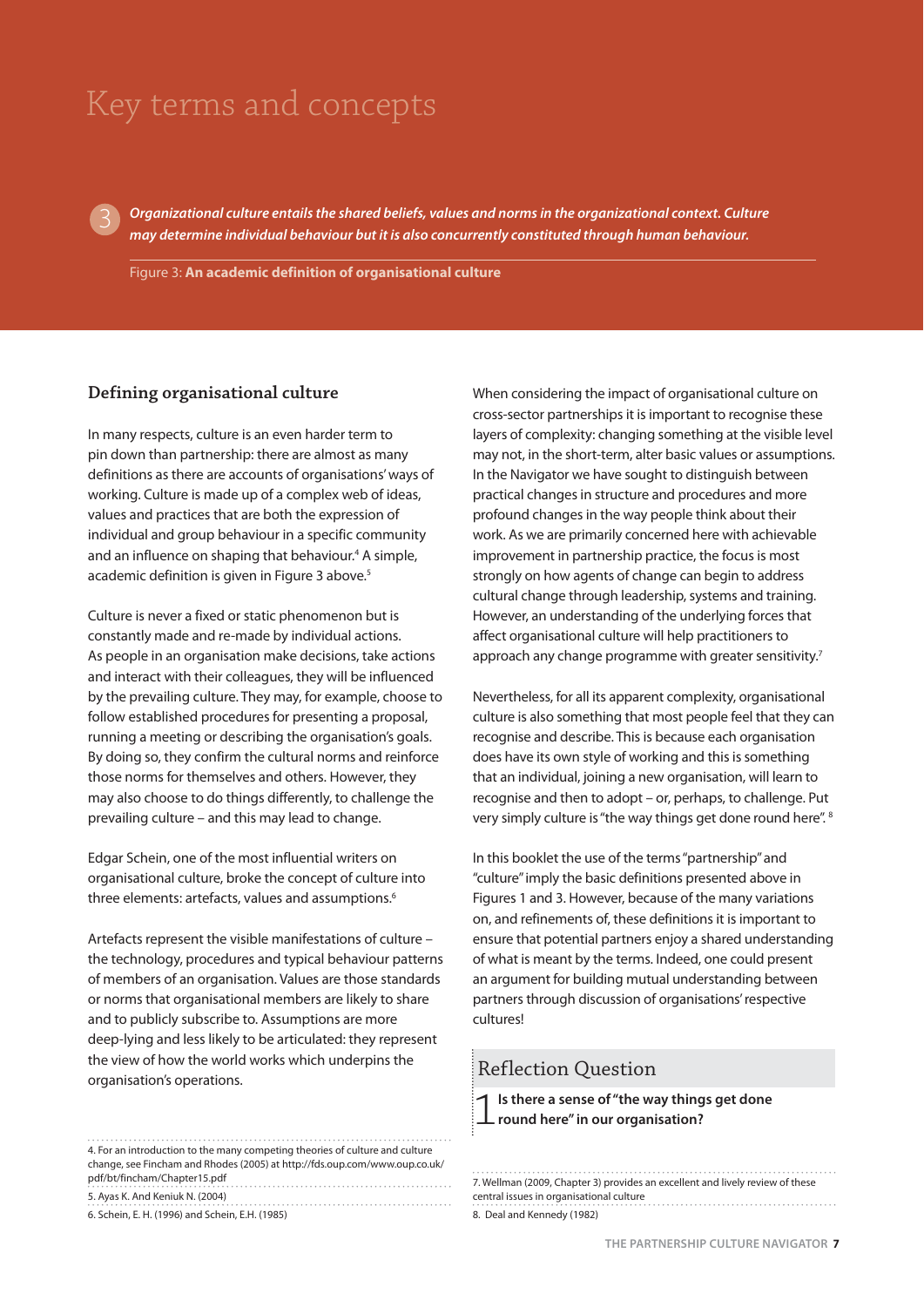## **1** The partnership paradox

At the heart of the challenge of developing a successful partnership lies a paradox – an inherent contradiction that any organisation needs to address in building its own partnership culture. A primary goal of cross-sector partnership is to bring together organisations with different but complementary attributes and to achieve something together that neither organisation can achieve independently. That is what most proponents of partnership see as its vital added value: it is precisely the difference between the organisations' resources, skills and mindset that will create a productive synergy. Yet, that difference is also what produces a lack of familiarity and comfort as diverse organisational cultures strive to work together. Even if two organisations share important goals and commitment they might have ways of working which are very different. The paradox of partnership is that what makes an organisation attractive as a partner can also make it more difficult to partner with.

We can see this paradox taking effect right from the outset of a collaboration. When two or more organisations from different sectors instigate a new partnership, there will inevitably be a need for each organisation to adjust – to some degree – to the working practices of their new partner. Flexibility – of thought and of action – will be needed if cultural difference is to be successfully managed. Yet flexibility should not be interpreted as a willingness to change the essence of the organisation – to "bend over backwards" to accommodate your partner's way of working. If an organisation changes too much then it risks losing the distinctive characteristics that make it attractive to other partners.

There is a useful analogy to this paradox in the field of linguistics. Students of language use a concept called "adaptation" to describe the process by which an individual modifies their language and behaviour to try and establish rapport with someone from a different culture. Research has shown that while too little adaptation to the style of the other person will hamper communication, too much adaptation will also create a negative impression: successful adaptation means not being rigid – being able to be flexible when this is necessary – yet not "over-adapting" by actually taking on the values and characteristics of your counterpart.9

In the same way we would argue that overcoming the paradox of partnership means demonstrating openness and flexibility while clearly maintaining your own core values.

So, in building an effective partnership, participants have to identify the core strengths of their own organisation – their comparative advantage over other bodies – and how those strengths can be harnessed in partnership with others. The central paradox of partnership creates the necessity both to acknowledge cultural difference and to better understand your own operating culture. In addressing these challenges it is important to remember that cultural differences, although they may generate problems, are also sources of solutions: diversity can stimulate innovation. As we will discuss later, building a partnership is a learning process and it is often in the cultural gaps between organisations that the greatest learning is done.

#### **Creating a third culture**

One practical response that has been observed in studies of organisational collaboration is the creation of a working culture which is distinct from the normal culture of either partner organisations. This is the concept of a "third" or "hybrid" culture, a working culture developed between partners that is a fusion of the organisations' styles and enables partners to operate together without some of

<sup>9.</sup> See, for example, Francis, N.P. 1991 'When in Rome? The effects of cultural adaptation on intercultural business negotiations'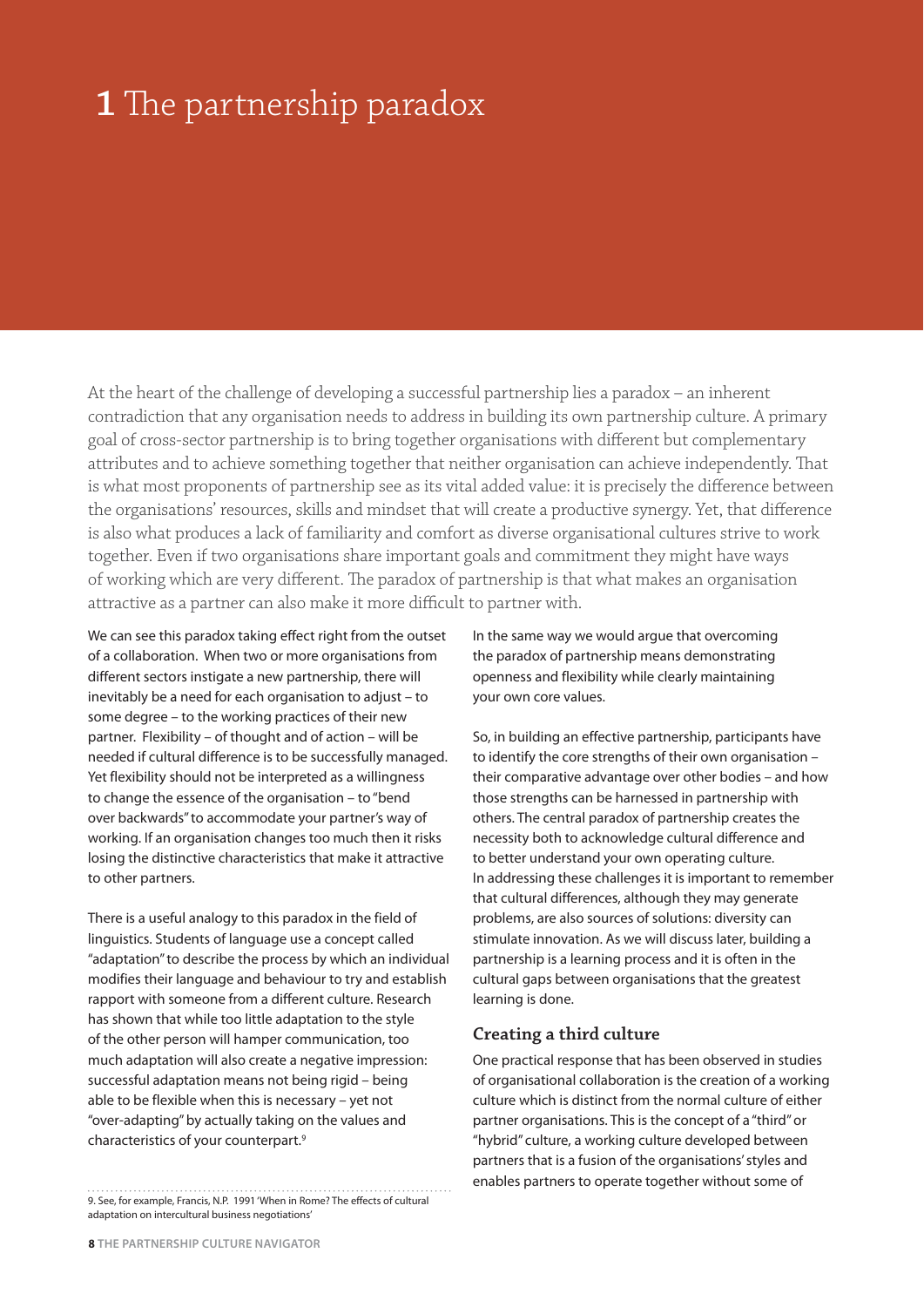# **1** The partnership paradox

the constraints of their traditional working practices.<sup>10</sup> Sometimes such a third culture has emerged naturally from the process of co-operation; at other times it has been consciously crafted in order to accommodate collaboration.

There is an obvious advantage to establishing a new set of rules and procedures which all partners can accept: it allows them to generate a unique and productive style of collaborative working. It also offers an alternative strategy when changing procedures in the parent organisation represents too great a challenge. Resources can be better focused on building an effective working culture within the partnership itself. Over time, a successful partnership will serve as a model for future collaborations and a source of useful learning, which may then begin to have an impact on the culture of the parent organisation itself.

10. See, for example, Earley and Mosakowski 2000 'Creating hybrid team cultures: An empirical test of international team functioning'

Contemporary technology can facilitate a hybrid culture approach through the potential to establish file sharing, discussion fora and on-line conferencing: partners can explore their capacity (and enthusiasm) for a range of procedures and tailor a working environment that suits the partnership as a whole.

To overcome the basic paradox of partnership, then, the value an organisation brings to a collaboration needs to be clear and strongly maintained yet it mustn't be encased in a rigid set of working procedures. It must always be possible to exercise flexibility, to learn from experience and to discover new ways of working together which maximise the chance of success in a particular venture.

The case study below is a good example of partners recognising both the common ground that brings them together and the very different characteristics that distinguish them. It illustrates well the need to have clear, established common goals while always being prepared to appreciate the expertise and perspective of your partners. The case study draws on the accounts of both WFP and TNT Express participants.

### Reflection Questions

1**What is distinctive about our organisation that gives us a comparative advantage and makes us an attractive partner to others?** 

2**In the past, have we tended to show too little, or too much, adaptation to the culture of our partners – and what were the consequences?**

3**Where could we be more flexible in the way we work with others without losing our core strengths?**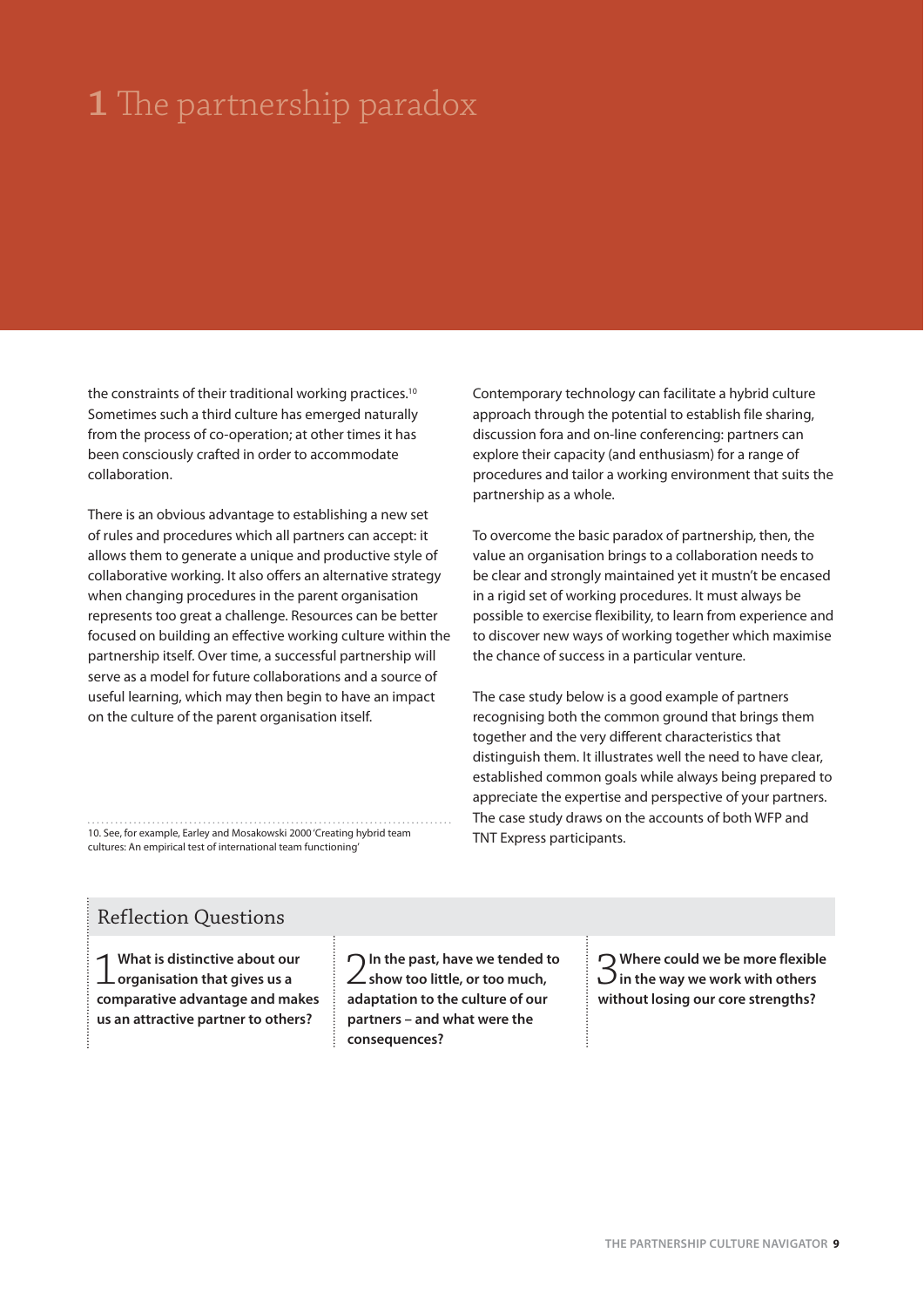### **The North Star Alliance partnership** (1): recognising cultural similarities and differences

**North Star Alliance is an independent non-profit founded by the World Food Programme (WFP) and the global delivery company TNT Express (TNT) at the end of 2006. The aim of North Star Alliance is to stop the transmission of HIV and other communicable diseases through commercial and humanitarian supply chains. During the initial phase, WFP and TNT also had a third partner in Ikaheng, a South African company, which contributed specialist expertise in setting up roadside clinics. Today North Star has 32 roadside health clinics in 12 Sub-Saharan African countries, providing HIV and primary healthcare to more than 220,000 truck drivers, sex workers and roadside community members each year.**

**WFP:** North Star had a solid foundation built on common ground between the partners. Although several possible areas of collaboration were explored in depth, it was the supply chain and its link to the transport sector where partner interest, expertise and purpose converged. Even as the partnership evolved, it retained its focus and reflected the shared core business pursuit of a healthy, productive supply chain. For WFP, the humanitarian commitment to 'do no harm' was also a key driver to get and stay involved. Another key ingredient came in the form of our third partner Ikaheng from South Africa who brought the specific technical expertise required to establish a roadside clinic. This created a tripartite relationship that evolved and changed as time went on. The recipe for success is having a clear vision of what is needed and creating an appropriate group of partners to achieve the objectives.

**TNT:** The practical, results-oriented culture at WFP enabled us to get working immediately on building our solution and then to iterate as we learnt from our experiences. Any successful partnership is built on the initial commitment of a small group of individuals. Those individuals bring a perspective (or expertise) on a given matter but it is their attitude that often has the biggest influence on the success or failure of the collaboration. The first prerequisite for success is the willingness to take the time to understand (and appreciate) the perspective, interests and needs of the prospective partner.

**WFP:** The time and space carved out for getting everyone up to speed was not to be underestimated. A thorough problem analysis was essential in order to identify and then tackle the solution. But, besides that, the TNT team needed time to learn and absorb the social, cultural and political aspects of HIV and AIDS. The UN jargon, UNAIDS terminology, public health and development principles, and the global AIDS agenda introduced a new language of risk, vulnerability and human rights, which was totally unfamiliar to TNT. A turning point came when a WFP and TNT joint delegation attended the 16th International AIDS Conference in Toronto. It was a significant investment of time and funds but up until that time, TNT had underestimated the complexity, diversity, sensitivity and opportunities of engaging in a frontline AIDS response.

**TNT:** The WFP team clearly had more knowledge of the subject matter (HIV in Sub-Saharan supply chains) but were willing to take the time to allow the TNT team to understand the subject (to ask the stupid questions!) but also to listen to TNT opinions on how to approach it, which were grounded in sound project management and business development practices. If the WFP team had not created the space for their TNT colleagues to explore and experiment, not just tolerating but welcoming their opinions, then the partnership would surely have failed.

**WFP:** Understanding and valuing the difference between partners is critical to success. In the case of North Star it has been equal part WFP's humanitarian mission, TNT's business acumen and Ikaheng's nuts and bolts knowledge that created a winning partnership.

Source: Luke Disney, Executive Director of North Star Alliance; Robin Landis, Operational Information Management and Reporting Officer, World Food Programme Regional Office for Asia and the Pacific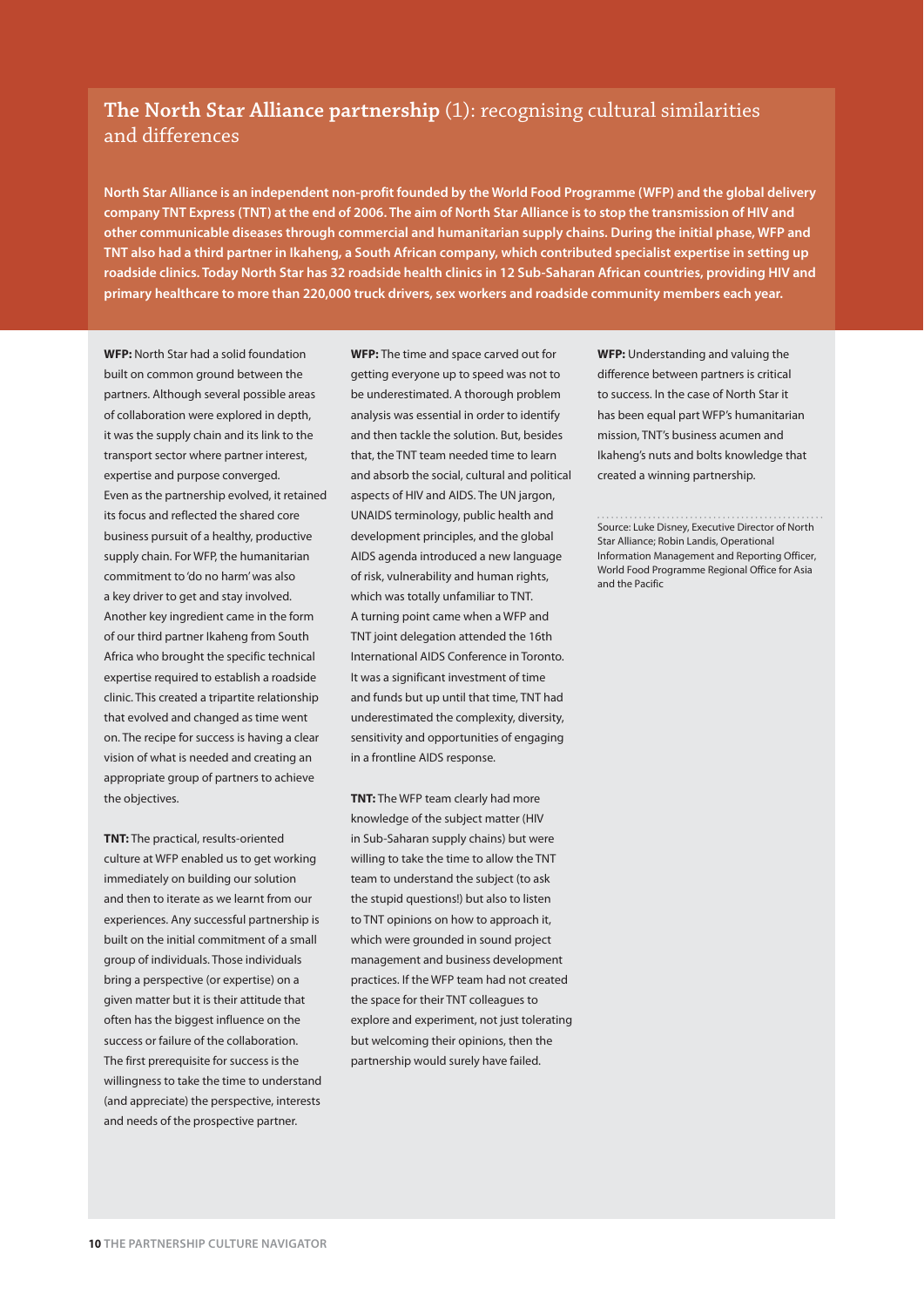### **2** Differences in organisational culture

Creating and managing a successful cross-sector partnership – one that both achieves its formal aims and works well as a relationship between complementary teams – can be a daunting task. Nevertheless, the paradigm of partnership has been a significant factor in the transformation of many fields, especially international development, over the past 20 years as public, private and notfor-profit institutions have begun working together to tackle complex, long-term social and economic challenges. Central to the creation of viable and productive partnerships has been the ability of individuals and teams to recognise and then go beyond the often stark differences between the values and the operating cultures of different sectors.

Problems deriving from cultural difference can have their origins in assumptions and preconceptions that have been formed prior to any partnership activity taking place. Past experience, common stereotypes and organisational rumour can all shape individuals' perceptions of specific institutions and, indeed, of whole sectors. Participants engaging in a new collaboration may be operating with stereotypes of another culture which will pre-determine their own behaviour and may impede their ability to learn from the encounter in an open and responsive way. One study of a partnership between a private company and a not-for-profit organisation found that each side was operating with a stereotype of the other that was not only inapplicable to the collaboration but could negatively influence behaviour towards the partner.

**Serious and distinct negative stereotypes held by both business executives and nonprofit leaders are a core reason behind the inability of these institutions to form and implement successful partnerships. The fact that these stereotypes are unconscious or unacknowledged provides a major hindrance to working together. And the different organizational cultures in which business and non-profit executives operate unwittingly to reinforce negative preconceptions.11**

At the outset, therefore, there is an issue of cultural awareness on three levels. First (as we discussed in Chapter 1) there is self-awareness: members of an

organisation need to be able to recognise the culture of their own organisation and how that culture might create difficulties in partnering with a very different organisational culture. Second, there needs to be an awareness of the partner's culture – one that is informed by contact and discussion rather than based on pre-existing stereotypes. Third, the participants in a partnership need to establish a reciprocal awareness that any culture gap might create problems. Trust between partners is built not given: being clear about the way you work and what issues that might raise will help to create an environment in which trust can develop.

Many differences in organisational culture are matters of procedures and practice – Schein's cultural "artefacts". For example, the normal time-scale for reaching decisions; the level of formality between junior and senior staff; the frequency and structure of meetings. If such practical problems can be identified at an early stage then each can be addressed knowingly rather than allowing problems to emerge when expectations on one side are not met.

The most challenging cultural differences tend to be those driven by the underlying differences in organisations' goals, priorities and values. For example, if we look at critical areas such as decision-making, accountability and risk we can see clear – and logical – differences between sectors. The business sector has to focus on opportunity: this means being responsive to market changes and grasping opportunities in a competitive environment. Because competition is ever-present, business has to be

<sup>11.</sup> Laufer Green Isaac, 2004 Hidden Agendas: Stereotypes and cultural barriers corporate community partnerships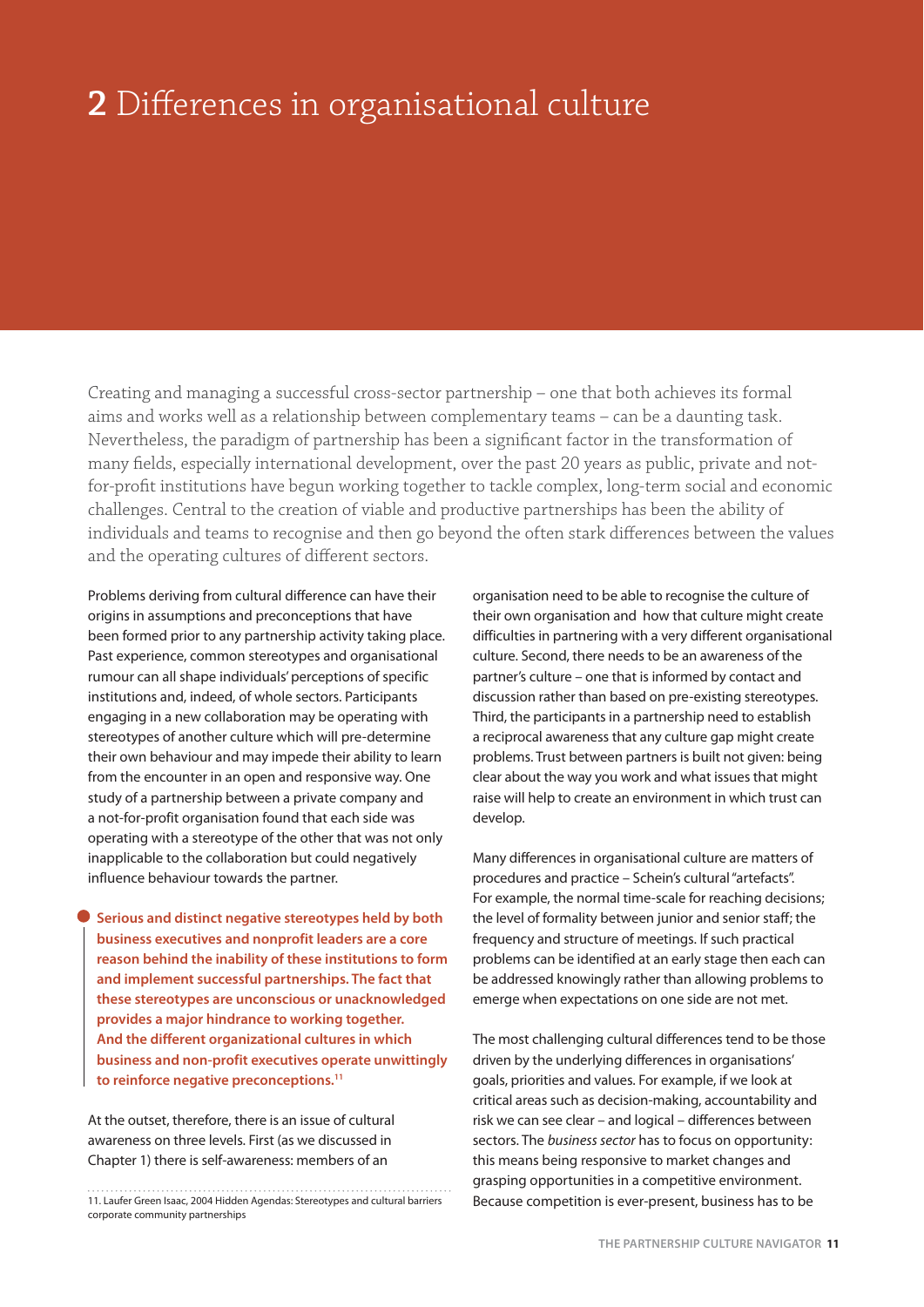# **2** Differences in organisational culture

structured to make decisions quickly. This may involve risk and that risk will be assessed and managed but it can't be eliminated: companies have to balance risk and reward. Ultimately, their managers are accountable to shareholders and investors and this drives the need to take risks in order to capitalise on opportunity.

Contrast this with state institutions or international agencies such as those in the UN system. UN bodies focus on values and standards: this means being responsive to the principles established by their member states. UN bodies do not operate in a directly competitive environment. Risk will tend to be minimised and uncertainty carefully managed: considerable attention is paid to protecting the agencies' reputation and mandate to operate. Some UN agencies have become skilled at responding to global crises but the conventional decisionmaking process is geared to precautions rather than possibilities.

The highly heterogeneous collection of organisations that make up the civil society sector demonstrates characteristics of both of their potential partners. The focus here will tend to be on delivery, on achieving the impact for which the organisation was originally founded. This means being responsive to social, economic and policy changes and being able to communicate ideas – and deliver campaigns – rapidly. But it also means demonstrating compliance with the organisation's stated values and ethics. The challenge of their operating environment may be less that of competition than of legitimacy: NGOs need to balance the need for impact with the need for recognition and respect from other key players and their own supporters. This means that risks will be acceptable but that they will be limited by the established parameters of the organisation's mandate. Ultimately, their accountability is to their membership (or other funding source) and that requires constant attention to the compatibility of activities with an overall objective and an agreed style of operating.

A well-developed awareness – both of self and of others – is important in order to counter the tendency to view the world through a lens coloured by the assumption that our own culture has 'got it right' and that its norms, behaviours and values are globally applicable.12 Working towards a better initial understanding of organisational culture will enhance both internal awareness and the capacity to partner. The case study below provides a typical example of how partners from different sectors operate with different priorities and working methods. The case explains how simple, practical steps were taken to ensure that these differences did not impede the success of the partnership.

### Reflection Questions

1**How would visitors from a very different organisation encounter and perceive our predominant organisational culture?**

2**What evidence do we have – for example, from independent evaluations or consultancy reports – of how our partners regard us?**

3**Do we have a clear understanding of how partner organisations differ in their internal values and systems?**

12. See Rehbein, 2003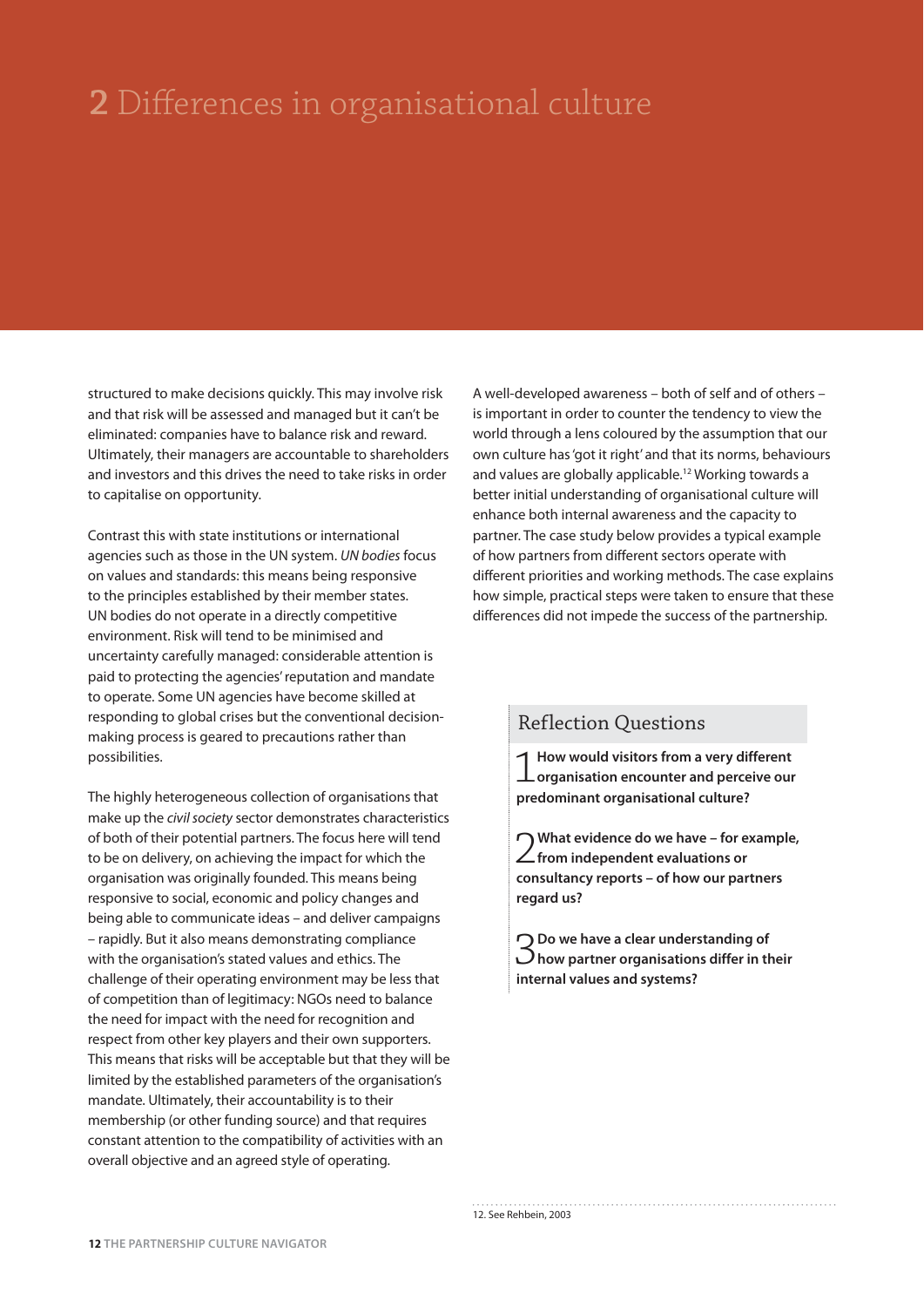### **WFP and RAND Corporation HIV/AIDS Partnership in Latin America**

**Significant gains in universal access to antiretroviral (ART) treatment in Latin America and the Caribbean (LAC) over the previous decade have led to increased pressure on governments to develop interventions that are contextually sound and evidence-based to support policy development and facilitate treatment for people living with HIV: ensuring comprehensive care, including food assistance and/or nutritional support necessary for positive treatment outcomes, is essential. Recognizing the gaps in data and contextual information within the region, the World Food Programme (WFP) created a partnership in 2007 with RAND Corporation, the US non-profit research institution, to strengthen these areas.**

Recognizing the gaps in data and contextual information within the region, WFP and the RAND Corporation, the US non-profit research institution, created a partnership in 2007 to strengthen these areas. The aim of the partnership was to develop a strategy in line with WHO treatment standards aimed at improving nutrition and food security for people living with HIV/AIDS, and which took into consideration local food availability, cultural acceptability and family budgetary constraints.

WFP's HIV work has a strong focus on linking food and health systems through the provision of nutrition and food assistance for better health outcomes. At the field level WFP also works on the implementation of nutritional guidelines for HIV care and treatment in association with antiretroviral therapy and management of HIV and tuberculosis coinfection; as well as supporting operational research related to HIV treatment and care. RAND, a not-for-profit organization originating in the United States but with offices worldwide, helps improve public policy based on research evidence and analysis.

 The two organizations combined their respective expertise and experience to achieve two main outcomes: first, to provide important evidence regarding HIV and ART adherence and the relationship with nutrition and food security in the region; second, to allow WFP to improve their food assistance and promotion of a comprehensive nutrition approach for people living with HIV in LAC. Integral to

success was a multidisciplinary approach: the partnership combined RAND's rigorous research methods for contributing to evidence-based policy with WFP's extensive experience in programme implementation and food assistance to vulnerable populations such as those living with HIV. While RAND led methodology development and data analysis, WFP provided regional guidance and advice, combined with a local WFP team in each country carrying out data collection. The results of the research conducted by WFP and RAND were the foundation of WFP's programme implementation.

During the life of the partnership, clear differences in each partner's approach to "getting things done" were identified. Some of the differences encountered were related to issues around planning and execution. As a humanitarian agency, WFP places a high value on responding quickly to an arising need while RAND, a research-focused partner, values deep understanding of a particular event. These different approaches had an impact on the time spent between the planning phase and the implementation phase. RAND placed a great emphasis on considering and controlling for all the variables that could affect data collection, while WFP's focus was on the service delivery aspect of the interventions.

Faced with these differences an agreement was made by both partners to institute a system of monitoring and evaluation of the overall activities where benchmarks and timelines were established. Additionally a monthly meeting to discuss results and

to address challenges was put in place. Since the government was the main client and benefited from technical assistance of the partnership, RAND and WFP also agreed to deliver a consistent message to the government counterpart regarding the type and duration of the activities as a means to reduce possible conflict. In these ways, the partners were able to manage the process of collaboration, to deal with any challenges that arose and to communicate findings to the government with a single, unified voice.

The partnership between WFP and RAND has created a unique opportunity to combine project implementation with in-depth research on a topic that has lacked attention in Latin America and the Caribbean. The result of the partnership has seen the augmentation of unique HIV and nutrition expertise and capacities in the Latin American region. In particular, research abilities for developing a much needed evidence base to shape policymaking and programme implementation were strengthened.

Source: Hugo Farias, Regional Advisor Capacity Development, World Food Programme Regional Office for Latin America and the Caribbean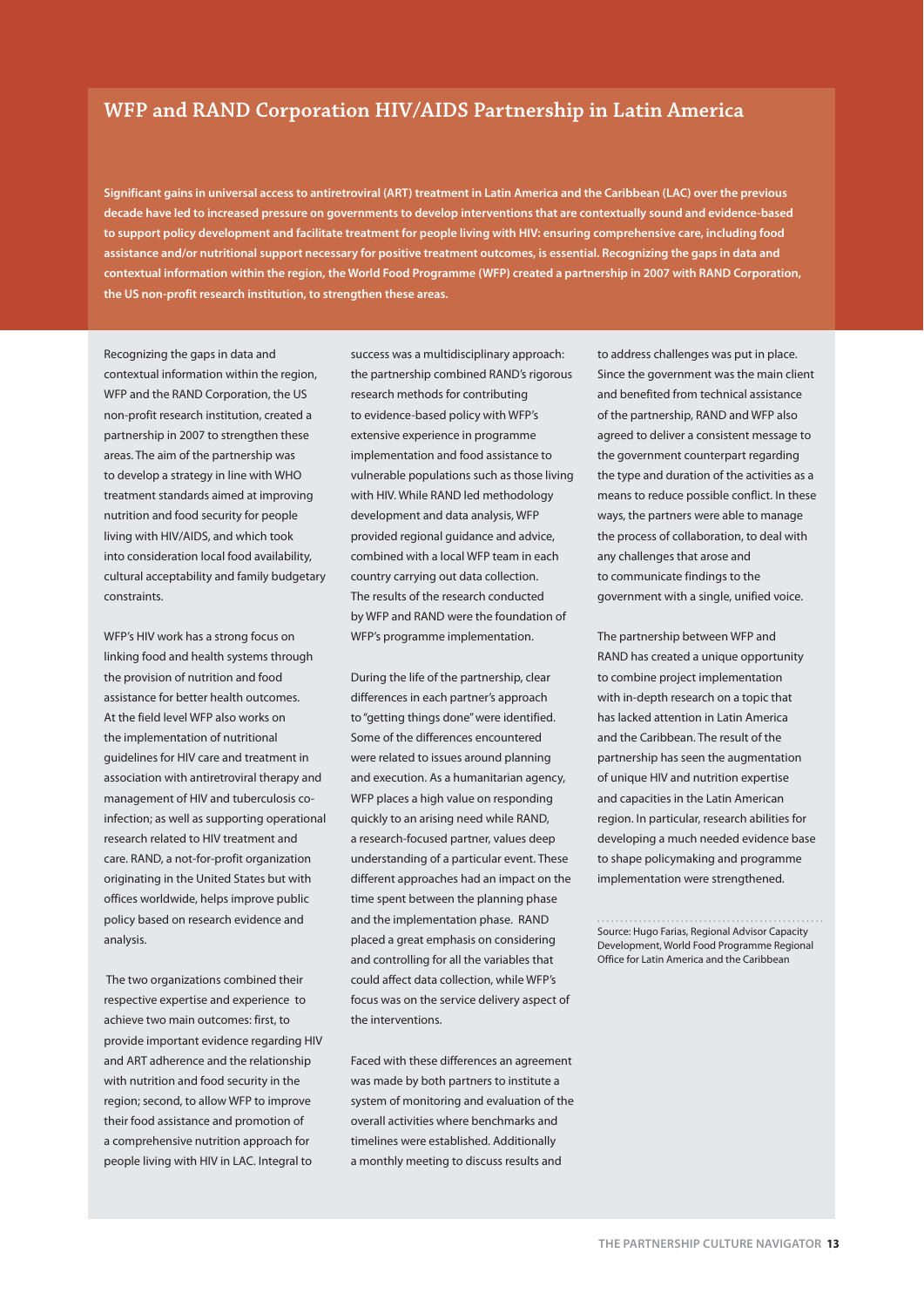# **3** What makes a partnership-friendly culture?

So far, we have focused on the need to develop an awareness of the possible differences between organisational cultures and to understand the potential impact of those differences on partnership programmes. We have also raised the prospect of partner organisations crafting hybrid cultures which enable partners to collaborate effectively within a working environment which does not directly replicate the working culture of either organisation. Nevertheless, to achieve such awareness (and the ability to respond to cultural difference) organisations also need to address their own internal attitudes and working practices. In short: to build an internal culture that is oriented to partnership working. This is what we mean by a "partnership-friendly culture": an organisational culture that is characterised by values, procedures and behaviour which encourage and support working in partnership across sectors.

In Chapters 4, 5 and 6 of the Navigator we offer practical advice on developing a culture of partnership both within your organisation and in your dealings with potential and actual external partners. We do this within The Partnering Initiative's 'Fit for Partnering' framework. This approach is based on four Foundational Elements, of which the underpinning element is Culture. In addressing partnership issues through changes in Leadership, Management Systems and People, organisations can instigate the change towards being a more partnershipfriendly culture and become more effective in managing external relations.

The four are inevitably inter-related and the most successful approach is likely to be an holistic one, where changes in the first three elements help to drive change in the fourth. However, in practice, change rarely progresses so smoothly: partnership practitioners will need to make decisions about where and how to focus resources at each stage of a partnership programme. It is also valuable to recognise that, within any one organisation, there will be local cultures or sub-cultures which may deviate from the main corporate culture. Country offices and decentralised functions will have had to adapt to local conditions and this may have supported the development of a uniquely

#### Leadership

The mandate for partnering must come from the top, supported by a clear partnership strategy and organisational framework for partnering.

#### Management Systems

Clear management systems provide the safe contaniner in which partnerships can flourish and partners can focus on innovation rather than red tape.

#### People

Individuals are the heart and soul of partnerships. In order to participate effectively, they need a basic understanding of key processes, tools and skills.

**Does the organisation have a partnering mind set?**  Culture It is key to understand how partnering aligns within the organisational culture



#### Figure 4: **TPI Fit for Partnering Framework**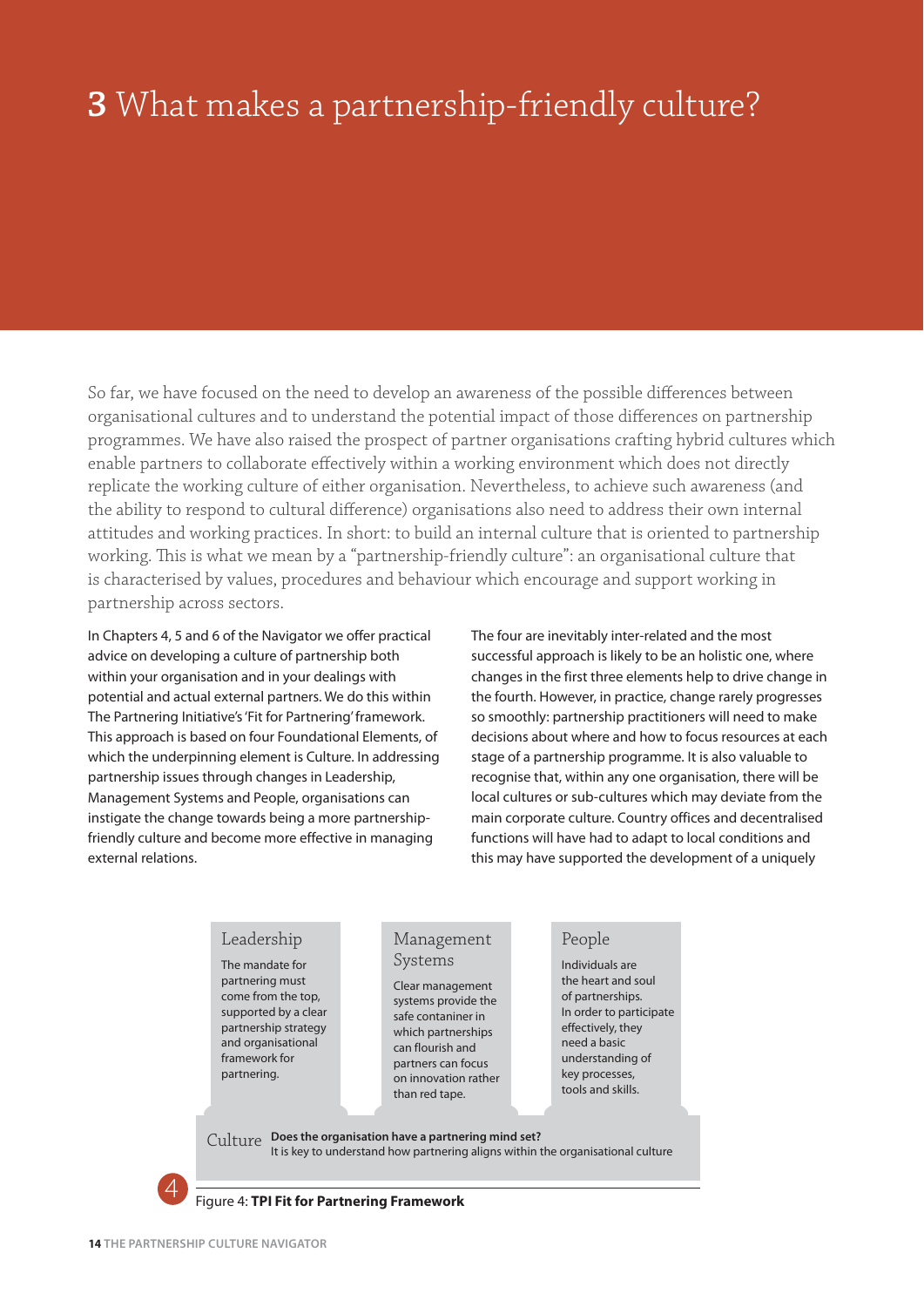# **3** What makes a partnership-friendly culture?

local organisational culture. Such sub-cultures might be more attuned to partnership working and might thus represent better starting-places for the practitioner seeking to encourage a partnership mindset.

In this chapter, we will look briefly at some of the characteristics of a partnership-friendly organisational culture and at some of the factors that can inhibit cultural change. The list of factors reviewed here are not intended to be comprehensive: they have been selected on the basis of past research and represent the factors which we believe should be prioritised in the process of shaping a more partnership-friendly culture.

#### **Awareness**

We have already observed that an *awareness* of the nature and impact of organisational culture is an important starting-point in the process of enhancing the organisation's capacity to partner effectively. Reviewing the internal culture, and reflecting on how this will impact external relations, will yield valuable insights into the organisation's strengths and weaknesses as a potential partner. But what are the other key cultural elements that contribute to a capacity to establish and manage successful partnerships?

#### **Openness**

In the three core elements of good partnership,<sup>13</sup> culture relates particularly to the issue of transparency or openness. Building on the creation of awareness, transparency is about showing your potential partner who you are and how you operate; sharing values and aspirations; and not trading on stereotypes and expectations. Some organisations may operate in ways that are naturally more transparent than others and, for some organisations, issues of confidentiality, intellectual property rights and sensitivity of data may make openness a major challenge. Nevertheless, the principle of greater transparency –

13. Equity, transparency, mutual benefit: See Figure 2, page 6

greater openness with those you partner with – is an issue that has to be addressed in building a partnership-friendly culture.

#### **Flexibility**

Openness is not just about transparency regarding your own organisation's goals and activities. It is also about being able to listen to the views and aspirations of partner organisations – and to recognise the value that may lie in a diversity of ideals or approaches. The ability to respond to difference is another quality which might be said to characterise organisations that are adept at working productively across cultural boundaries. In Chapter 1 we mentioned the issue of flexibility, or adaptation: the challenge of being able to acknowledge and respond to different approaches without sacrificing the characteristics that make your own organisation distinctive. The flexibility to change when change is what is truly needed, contributes to an organisation's worth as a collaborator.

#### **Consistency of purpose**

Finally, a partnership-friendly culture is one that demonstrates a consistency of principles and behaviour which enables any external partner to predict – and thus rely on – its partner's actions and responses. Partnerships are never fixed or static – they evolve as internal demands and external pressures change. The long-term success of a partnership will depend to a high degree on the partners' ability to manage these changing circumstances and this requires resilience (in the face of difficulty) and clarity of purpose. In practical terms this also means total organisational commitment ("buy-in") to a partnership: internal doubts and divisions can be especially damaging when partnerships face tricky problems of evolution.

Recognising some of the characteristics of a partnershipfriendly culture will not, of course, suffice to transform an existing culture. Indeed, one overwhelming lesson from a century of organisational change programmes in business and government is that organisational culture cannot be imposed – it has to evolve in an organic way.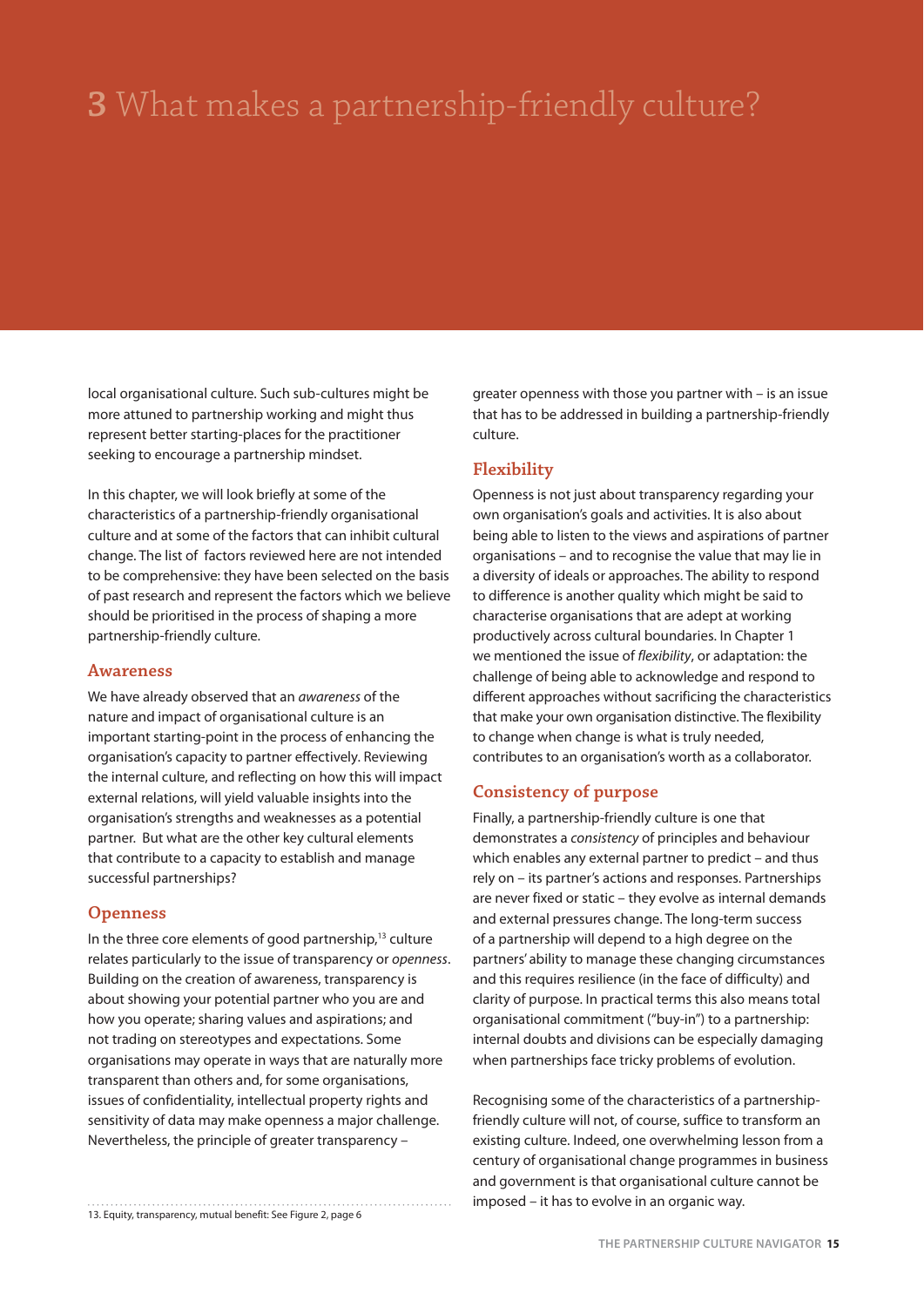**Main reasons for failure in programmes of institutional culture change**

5

| <b>PERCEPTION:</b> If the problem addressed<br>or the solution offered doesn't resonate,<br>then the programme will not work. This<br>can happen because of strong beliefs that                                                                                                            | <b>NON-ENGAGEMENT OF STAFF: If the</b><br>programme is top-down and does not<br>adequately engage people throughout the<br>organisation, it inevitably fails. | <b>RESISTANCE:</b> For the above reasons, the<br>change initiative is either resisted or treated<br>passively by managers, supervisors and<br>staff.                                                                                         |
|--------------------------------------------------------------------------------------------------------------------------------------------------------------------------------------------------------------------------------------------------------------------------------------------|---------------------------------------------------------------------------------------------------------------------------------------------------------------|----------------------------------------------------------------------------------------------------------------------------------------------------------------------------------------------------------------------------------------------|
| cannot be overcome, public reactions, or<br>unintended consequences.                                                                                                                                                                                                                       | <b>REALITY:</b> The programme doesn't address<br>"real" problems facing the organisation.                                                                     | <b>COMMITMENT TO SUSTAINABILITY:</b><br>The problem for many innovations is<br>not that they don't work, but that the<br>organization has not worked out how to<br>scale them up and embed them as defining<br>features of the organisation. |
| <b>TOP MANAGEMENT:</b> The programme<br>doesn't have the support of top<br>management. Top management must<br>change too. Research has shown that a<br>transformational leader who gains the<br>support of the senior management team is a<br>crucial factor to successfully implement and | <b>FEAR:</b> A culture of trust is not fostered.                                                                                                              |                                                                                                                                                                                                                                              |
|                                                                                                                                                                                                                                                                                            | <b>RESOURCES:</b> It is not properly resourced<br>with time, money, and/or people.                                                                            |                                                                                                                                                                                                                                              |
|                                                                                                                                                                                                                                                                                            | <b>TRAINING:</b> Training is not provided.                                                                                                                    |                                                                                                                                                                                                                                              |
| sustain a change programme and, when<br>absent, spells doom for the programme.                                                                                                                                                                                                             |                                                                                                                                                               |                                                                                                                                                                                                                                              |

Figure 5: **Reasons for failure in culture change programmes**

Most critically, employees need to recognise a need to change and then be prepared to "own" that change: this is a simple reason for the failure of many attempts by senior managers to introduce a top-down change programme.

So, becoming an organisation that operates with a culture that is favourable to working in partnership cannot happen overnight, nor can it simply be imposed from above: it needs to be an evolutionary process that reflects the real needs and wishes of the staff for whom partnerships are a critical element in achieving their goals. Partnership practitioners committed to leading organisational culture change will need to recognise both the constraining and

the enabling factors that influence such change and to accept that some changes will be easier to achieve than others. In Figure 5 above we reproduce a summary of reasons for failure in culture change programmes: this can act both as a cautionary reminder of the problems and – more positively – as an indication of where resources may best be directed to achieve maximum impact.<sup>14</sup>

14. Source: UN Food and Agriculture Organization, Independent External Evaluation 2007, Box 6.3, p. 233

#### Reflection Questions

1**What constraints are there on our ability**   $\perp$  to be open and transparent with external **organisations?**

2**Have previous projects failed due to our inability to be flexible in the face of change?** 

3**How well are partnerships supported across the organisation – are there issues about "buy-in" to external collaborations?**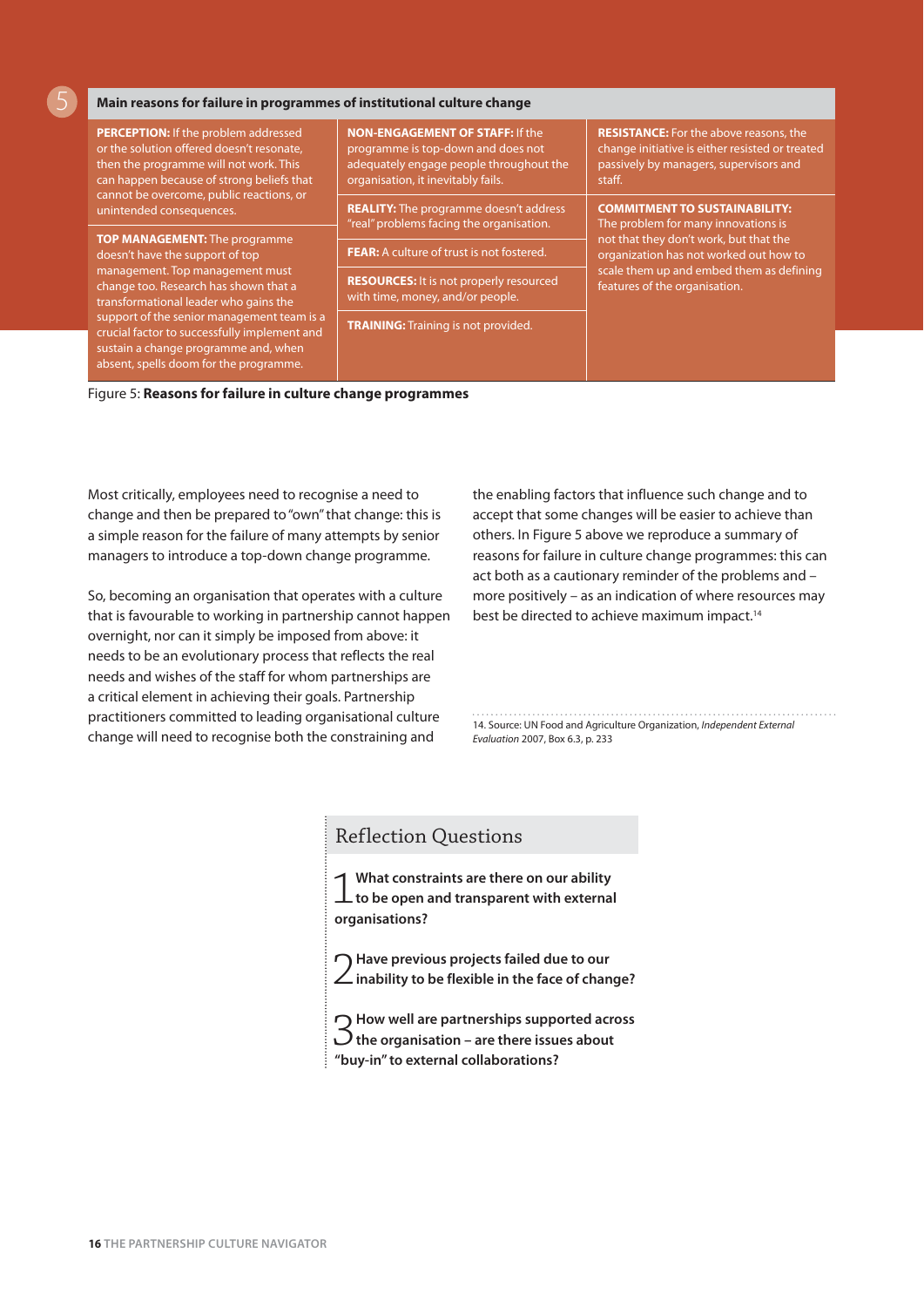## **4** Leadership

*"The priority for WFP is not just to extend its partnership networks but also to partner more strategically. In simple terms, we must both obtain and provide greater value from the partnerships in which we engage."*

**Elisabeth Rasmusson, Assistant Executive Director, Partnership, Governance and Advocacy Department, World Food Programme**

Taking practical steps to building a partnership culture requires strong leadership. That is not to say that changes in culture can be imposed by leadership – indeed, research tends to suggest the opposite is true! Nevertheless senior leaders in an organisation have an important role to play in endorsing, promoting and supporting initiatives for change. Clear leadership sends signals to the rest of the organisation – and to external partners – and helps to legitimate new forms of behaviour<sup>15</sup>

This can be illustrated in terms of some of the cultural characteristics discussed in previous chapters. Senior decision-makers can give a clear lead on corporate values, raising awareness (both within and beyond the organisation) through a statement of partnership ideals and aspirations. Similarly, a strong message on willingness to work with others and an acknowledgement of the worth of partners can help create a supportive context for partnership innovation. Finally, leaders can empower staff working in partnerships both by allocating adequate resources and by providing consistency in policy and resourcing. Such actions will not only enable staff internally to act with greater flexibility and creativity, it will also send a message to potential partners that a robust commitment exists to partnership relations.

15. See Wellman (2009) pp. 66–69 on the importance of leadership in shaping organisational culture

The important commitment of creating a strong, clear partnership message can be defined in terms of a series of simple, practical steps that can be taken by those in senior management tasked with developing partnership strategy:

- Create a single, concise definition of what partnership means for the organisation and how it fits into its overall mission or mandate
- Make a statement both of the value that the organisation brings to partnership and of the value that it seeks from its external partners
- Create a typology of different kinds of partner relationships based on the purpose, function and value of the collaboration
- Disseminate this information both internally and externally to set the context for new partnership development
- Allocate appropriate resources to support the organisation's commitment to partnering

Senior staff throughout an organisation can also make a difference by practising internally the values and behaviour that are needed for external partnership. Good partnership practice can begin within the organisation by working with colleagues in the way you want to work with those from other bodies. Modelling good partnership behaviour is another way of sending signals both to staff and to partners that the organisation's culture is one that is comfortable with self-awareness, openness, flexibility and consistency of purpose.

Leadership is not, however, the exclusive responsibility of the most senior managers. However good the leadership at the top level, a partnership-friendly culture will only evolve through operational staff building the capacity to create and sustain partnerships that deliver their intended value. This means that a degree of leadership responsibility should be devolved to those who can become local partnership "champions" and "change-makers" on the ground.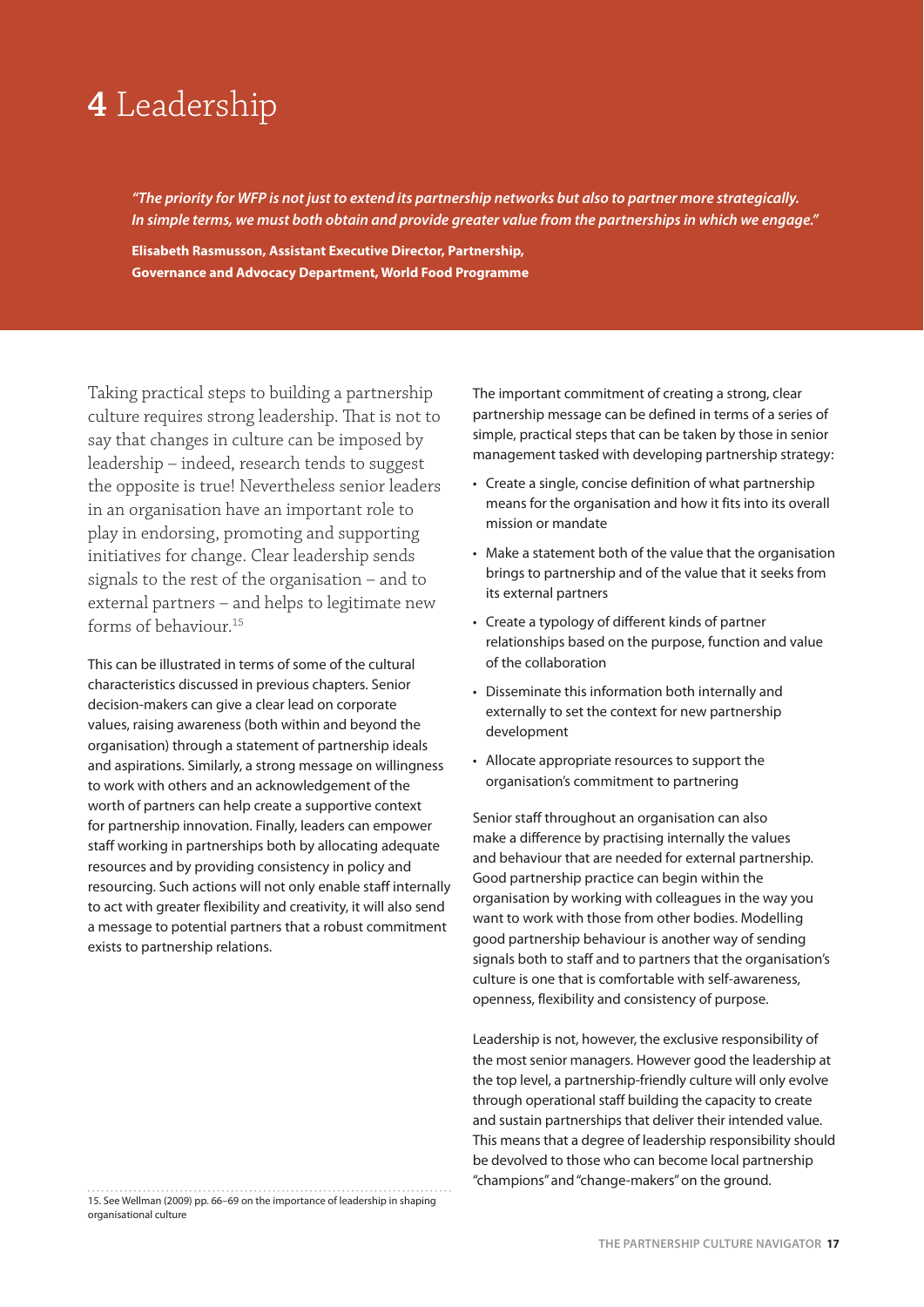# **4** Leadership

Experience across many different organisations shows that some of the most effective partnerships are those that emerge naturally out of good local relationships between organisations operating in the same field. Sufficient authority needs to be delegated to local, operational staff to enable these sorts of partnership to evolve and flourish. It is often only local staff who have the understanding required to identify and implement solutions to partnership challenges.

The following case study illustrates two forms of leadership. The first relates to points made earlier about the need for commitment and consistency of purpose: in the example, WFP demonstrates to its NGO partners a clear commitment to support partnership despite substantial environmental challenges. The second relates to the value of grass roots leadership as a source of innovation: NGO staff were prepared to make the partnership work by generating innovative solutions based on their local cultural knowledge. All parties demonstrated openness in considering new ideas and flexibility in supporting a grass roots initiative.

### Reflection Questions

1**Is a commitment to partnership included in the organisation's mission statement or statement of core values?**

2**Is there a clear statement of the organisation's rationale for partnering and the value it brings to partnership?**

3**Would staff at all levels of the organisation be able to articulate this?**

4**Is there an explicit**   $\pm$ statement of the **worth that external partners can bring?**

5**Is good partnership practice modelled internally in the way that departments work together?**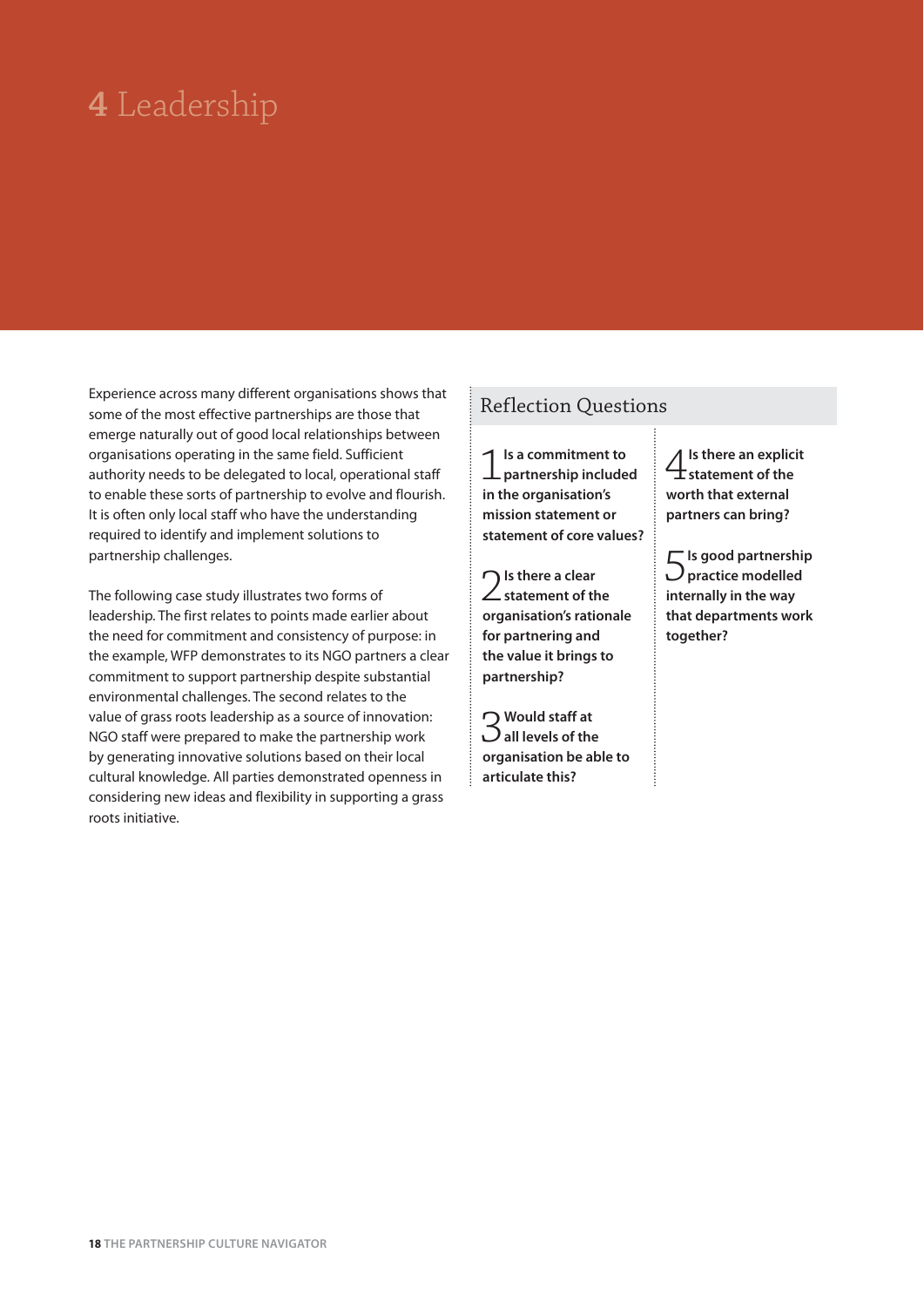### **Programme Assistance Teams (PAT) in Afghanistan: Gender Sensitive PAT Monitoring**

**WFP's commitment to serving the hungry poor in Afghanistan and to ensuring accountability to women have remained the catalysts for refining WFP operations in a country where gender inequality is pervasive. Afghanistan ranks 150 out of 152 countries for gender equality: women and girls are largely excluded from education, healthcare, income generation and ownership of assets. 87% of women and girls are illiterate and two Afghan women die each hour from maternal and pregnancy complications.**

In 2008, WFP pioneered the concept of Third Party Monitoring which, in the Afghan context, is called Programme Assistance Team (PAT), to monitor food distributions in unsafe or inaccessible areas either due to ongoing conflict, impassable infrastructure during winter, or both. The PAT system is based on a partnership between WFP and local NGOs, working in the affected areas, which provide the PAT monitors. The local NGOs have more flexibility in their ability to access remote and difficult areas, and can fulfil WFP's requirements for effective third party monitoring.

Third Party Monitoring has proven a viable concept and the practice has subsequently been expanded to safe areas, utilising PAT monitors for a range of functions traditionally carried out by WFP Field Monitors such as process monitoring, distribution monitoring, post distribution monitoring, emergency assessments, protection, gender and market price monitoring. It is vital for WFP that its commitment to women in Afghanistan must also be infused throughout the PAT monitors' organisational capacity. Ensuring these women are afforded a voice has spurred further innovation in the PAT partnerships.

A major challenge faced by the PAT partnerships has been the country's strict gender segregation: Afghan society dictates that it is highly inappropriate for men to engage with women or groups of women. The obvious solution is to recruit female monitors but this is easier said than done in a country where the prevailing socio-economic and cultural

patterns render it extremely challenging for women to travel unaccompanied. Even for two female monitors to travel together is only practicable within the city-limits in provincial capitals: overnight stays remain unacceptable, especially in volatile remote conflict-torn areas. This has naturally hampered the ability to conduct gendersensitive monitoring in remote areas.

The solution has come from the field, from a group of committed female PAT monitors who were determined not to compromise their work. In their quest to maintain an open dialogue with female beneficiaries in the deep field, they recognised that the only way to reconcile culture and safety was to travel accompanied with their mahram, which is a close male relative. Initially, a few spirited PAT monitors in Kabul, Hirat and Kandahar Provinces convinced their husbands and brothers to accompany them in their travel and proposed the unconventional solution to their management. The arrangement was welcomed and formalised by the WFP/PAT partnership, to include coverage of transport costs and daily travel allowance for both travellers, enabling the PAT monitors to continue their important work. These female-to-female beneficiary consultations continue to equip WFP with a stronger insight in how to refine programmes and operations, particularly through the lens of their local understanding of gender issues.

In extremely challenging circumstances, local operational staff have demonstrated strong leadership, a willingness to innovate, and a deep understanding of the cultural context. Today, just 17 out of 144

PAT monitors are female but it is a start in an innovative campaign to overcome gender inequality. The monitors' efforts are fostered by a strong partnership between WFP and the NGOs and it is this dimension, combined with the courage and tenacity of female PAT monitors, that will enable WFP and its partners to continue their dialogue with beneficiaries.

Source: Dorte Jessen, World Food Programme Monitoring and Evaluation, Kabul, Afghanistan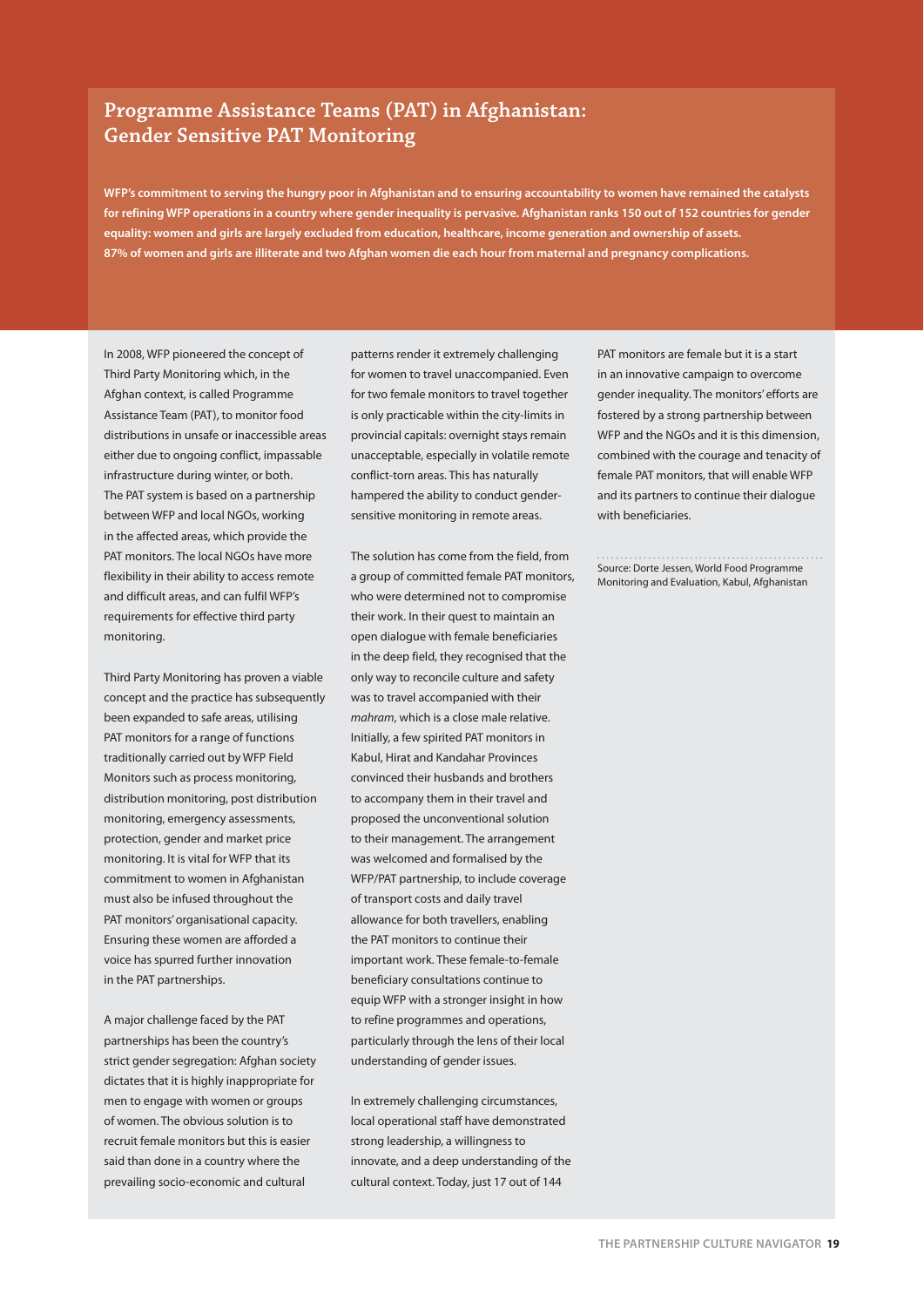# **5** Systems: learning and communication

The process of enhancing an organisation's capacity to partner will necessitate innovation or refinement in a number of internal systems and processes. For example, the creation of specialist partnership units, appropriate partnership agreements and external promotional documents. These will all contribute to building a culture of partnership but they are not the primary focus here. In this section we will be concerned with what are sometimes called "soft systems", the way in which culture is shaped through communication, interaction and shared knowledge. In particular, we focus on the role of learning and the value of integrating learning into partnership processes to enable the transformation of values and behaviour. At a practical level, this is about finding ways to support individual and organisational learning by creating procedures and opportunities that support the acquisition and use of new knowledge. It is also about building trust between partners through that open communication and shared learning.

In many respects a partnership-friendly culture is a learning culture.16 It is also a culture that communicates effectively, sharing its learning with others. We have already highlighted the importance to good partnership relations of transparency and of presenting a clear message: how you communicate tells people a lot about what sort of organisation you are. This is not just about encouraging openness in external communication and dealings. It is also about employing language that embodies a spirit of equity and mutual benefit. The quotation in Figure 6 offers a (negative) example of this. Taken from a 2008 publication by a major state-funded institution, it illustrates how the language of a statement can undermine its intent: whatever its literal meaning, the formality of tone and the choice of words ("consultation", "invite") conveys an impression of aloofness and condescension to non-governmental bodies. 6

**"[The Organisation] is today pursuing the establishment of a genuine culture of partnership, which is the only guarantor of the proper and effective implementation of its mandate. Thus: [The Organisation] may make suitable arrangements for consultation and cooperation with non-governmental international organizations concerned with matters within its competence, and may invite them to undertake specific tasks."17**

#### Figure 6. **Working with NGOs**

The practical actions needed to put good learning and good communication in place are not complex, but they do require forethought and planning. The process can be simplified into three stages: planning for learning; building in reflection; sharing and embedding learning.<sup>18</sup>

16. For a summary of the concept of the 'learning organisation', see Senge (1990) 17. TPI consultancy report – confidential source 18. For a more detailed discussion see Reid, S. (2009)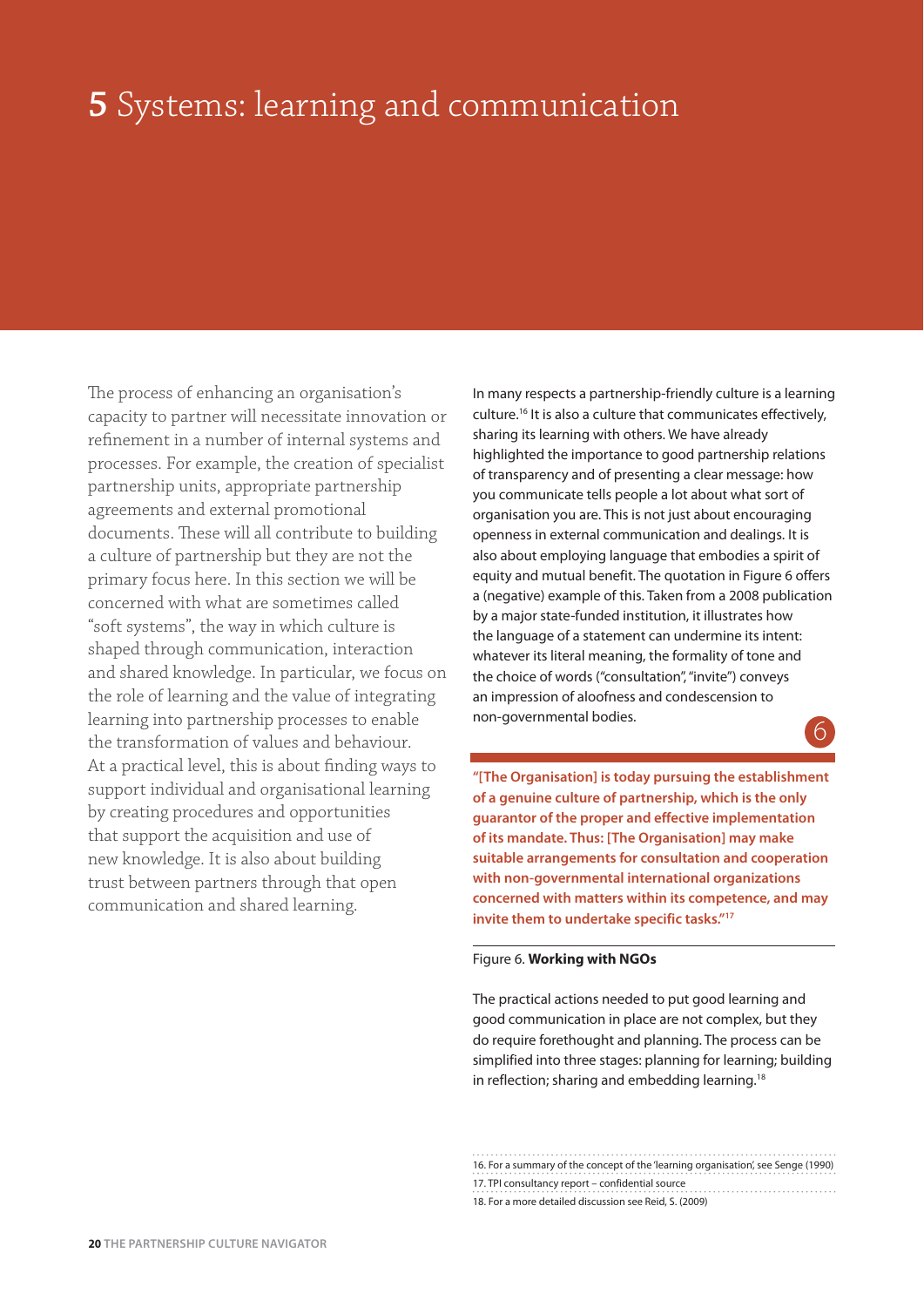# **5** Systems: learning and communication

#### **Planning for learning**

Collaborating with culturally distinct organisations should always be viewed as an opportunity for learning. At an early stage of any partnership project, participants should take into consideration not just the formal outcomes of the partnership but also the learning opportunities afforded by the project, the possible learning needs of the participants and the activities that might be put in place to support learning during the project. Making a commitment to learning from collaboration also sends a strong message to partners about your openness and willingness to work in a truly collaborative manner. Contrast the quotation below (Figure 7) with the previous example in Figure 6: 7

**"The scale up of cash transfer programming will increasingly cultivate innovative collaborations and strategic partnerships that share WFP's fight against hunger. Together with existing and new partners, the design and implementation of cash transfer projects will engage a cross-section of actors toward positively addressing the unique and complex challenges facing our beneficiaries while simultaneously creating value for partners."19**

#### Figure 7. **WFP Cash-Based Transfer materials**

#### **Building in reflection**

At the heart of modern theories of learning<sup>20</sup> is the concept of reflection – conscious consideration of experience in order to identify insights that will shape future behaviour. Reflection, either individually or in group discussion, may focus on a particular case, a practical problem or an incident: valuable learning may be produced from a consideration of 'failures' or mistakes as usefully as from obvious successes.21

| 19. World Food Programme How to work with WFP: A Handbook for |
|---------------------------------------------------------------|
| Non-Governmental Organizations, Rome 2005                     |
| 20. Argyris and Schon (1974); Schon (1983); Kolb (1984)       |
| 21. (Hunfeld 1997). Belz and Muller-Hartmann (2003)           |

The most important single action to support learning is to allow space for reflection in the partnering process: allocating time for participants to think about what they are experiencing and, where appropriate, to share that with others. Research suggests that building in reflection can make a major contribution to more effective collaboration across cultures. Research<sup>22</sup> has explicitly linked reflection to the learning capacity of young executives, concluding that managers who demonstrated a more flexible style of learning would be more able to modify their cultural stereotypes in the light of experience and thus be potentially more effective at working across cultural boundaries.

### **Sharing & embedding learning**

Partnership is a process not a product: as it evolves, it requires analysis and review. At best it can be a collaborative learning experience where all partners gain benefits in terms of experience and knowledge. Yet at the level of any one specific partnership, the learning is often restricted to individuals. If the communication of learning is effective then it may be shared across the partnership teams. To go further and contribute to a broader culture of partnership, the learning needs both to be captured as knowledge and to be communicated to the organisation more widely. This is the transition from individual to organisational learning and is characteristic of organisations with a culture favourable to co-operation and innovation.

Organisational learning can be said to occur when the learning of individuals within an organisation is made explicit, shared, and embodied in the structures and routines of that organisation.23 This is not a simple task. Wellman (2009) rightly remarks that "Culture has high viscosity – it resists the flow of knowledge into or out of it.

#### 22. Ratiu (1983) 23. Agyris and Schon (1996)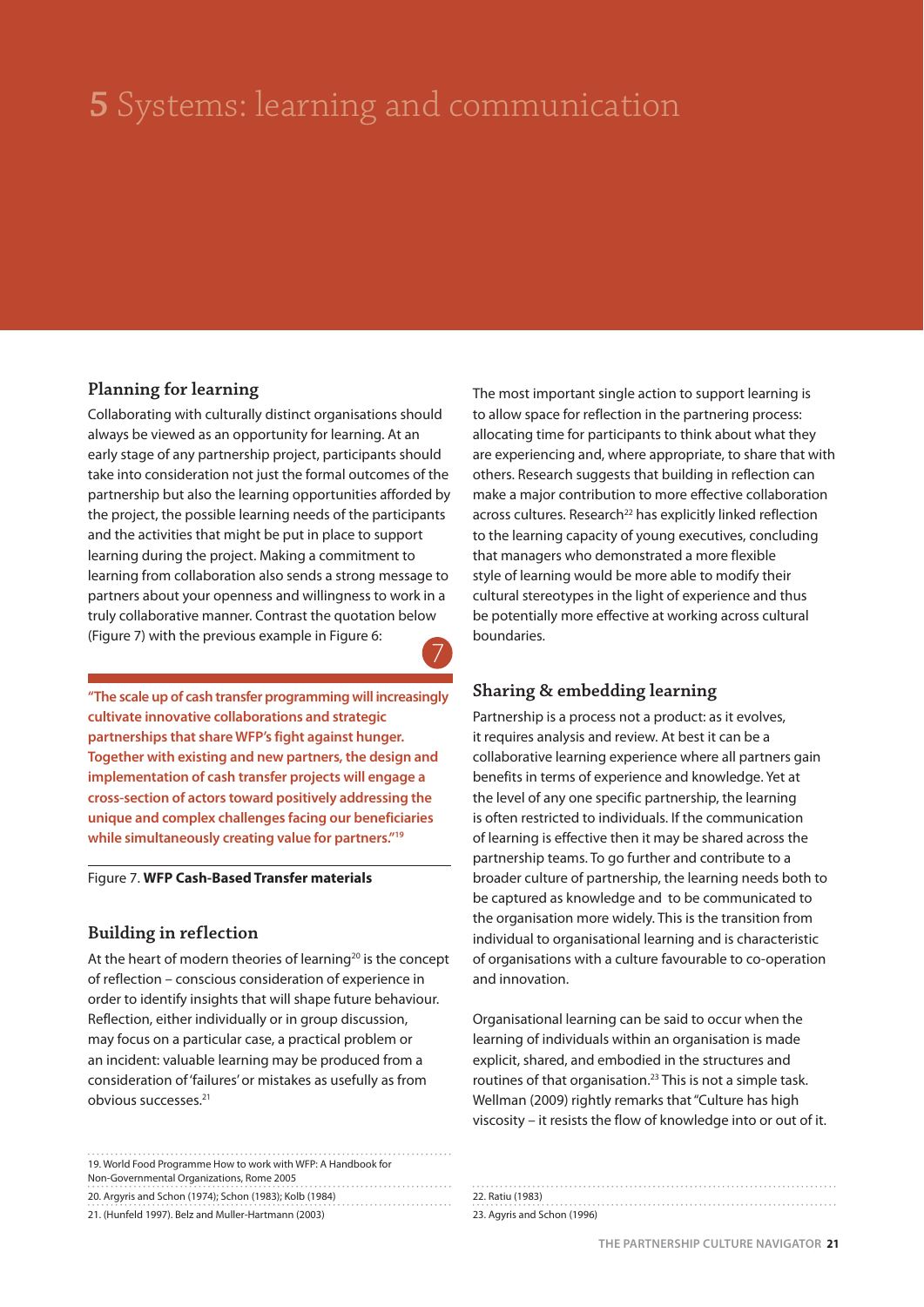# **5** Systems: learning and communication

It is difficult and time consuming to embed lessons learned..."24 However, the potential rewards are substantial: organisations that learn more effectively tend to innovate more readily and manage change more comfortably. They should be better able to draw on accumulated knowledge and experience in responding to new challenges, including those presented by varied external partnerships.

In practical terms, embedding learning into the organisation might mean holding feedback events, publishing review or evaluation studies, finding opportunities to speak to key committees or decisionmakers. It might also mean using the learning from one partnership to inform decisions on further collaborations. In terms of Monitoring and Evaluation (M & E) systems,

it will mean monitoring and reviewing the partnership itself rather than just the programme outcomes. New forms of knowledge-sharing will, in themselves constitute factors that may contribute to re-shaping the organisational culture, making it better able to manage a complex, multi-sectoral operating environment.

In Section 1 we drew on the case of the North Star alliance partnership in Southern Africa. Below we revisit that partnership to hear the comments from WFP and TNT partners on the importance of good communications and a shared commitment to learning. The partners' accounts make it clear that there was a very strong link between good communication, shared learning and the building of trust. This is a 'best-case scenario' where openness and a commitment to learning underpinned a productive relationship between the partners.

24. Wellman (2009) p.73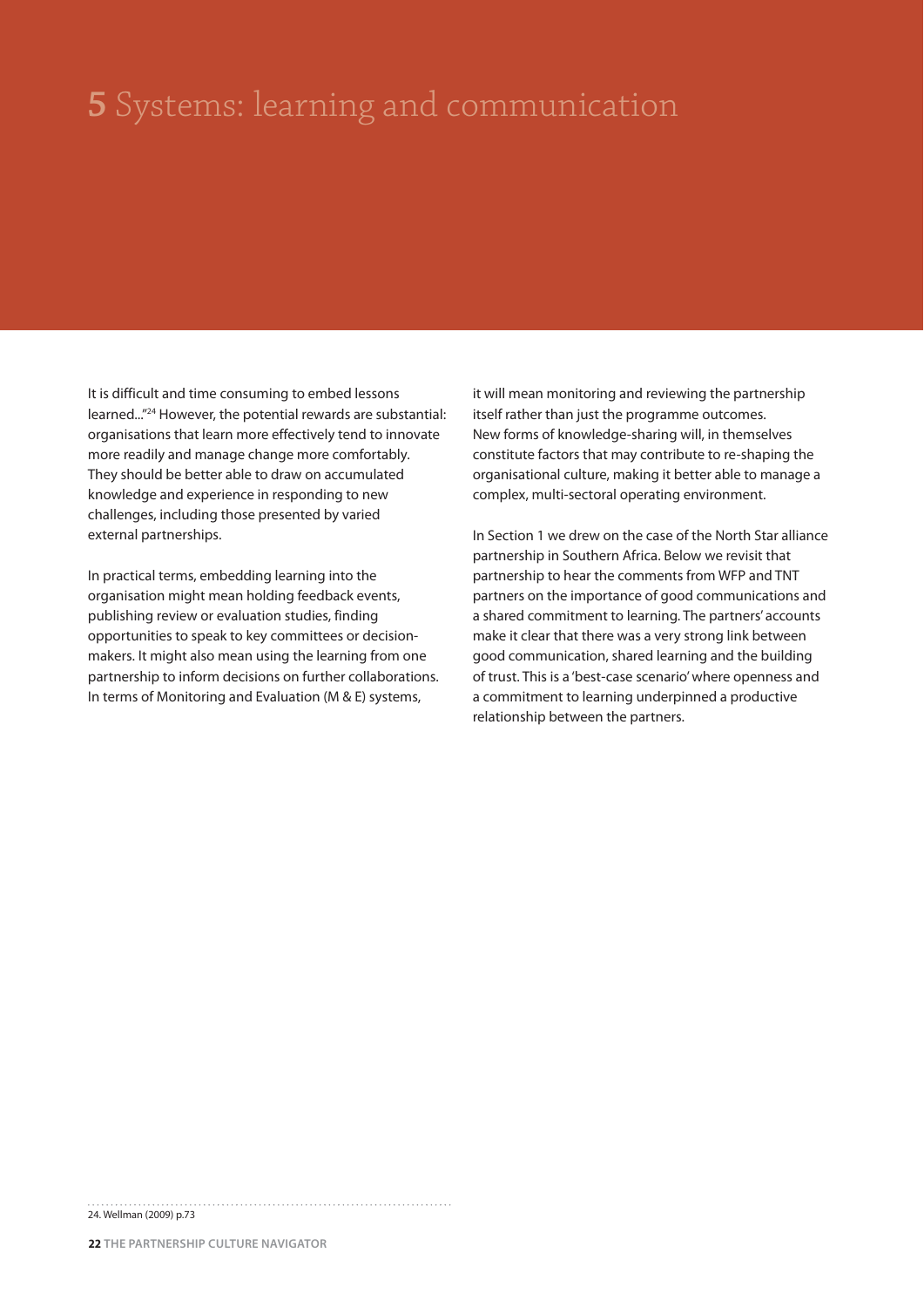### **The North Star Alliance partnership (2): building trust through learning**

**TNT:** When you are blazing new trails and dealing with unknowns you need to be able to trust the fact that your partner is seeing the same things you are and know that at the end of the day they want to achieve the same results. If you cannot communicate then you will never be able to build that trust. While relationships can be sustained by email and over the phone, they are built in person. You need to invest time with each other, preferably in the settings in which you are going to work together. We spent a lot of time with our WFP colleagues at truck stops, depots, ports and warehouses. These shared experiences forged a mutual understanding of the problems we were trying to tackle, helped to build trust between the teams and created personal friendships.

**WFP:** Good communication is at the heart of any successful relationship between two or more parties because, in the end, it is the individuals that form the partnerships, not the organizations. But good communication cannot be achieved without a large dose of trust and trust takes time and requires forgiveness. Sometimes it even means having to 'take the other side' while risking ridicule or a perception of disloyalty from colleagues.

**TNT:** Without the ability to talk frankly and frequently with each other it is impossible to learn and to grow. A benefit of the partnership with WFP was a willingness to iterate. Both parties had a clear idea of what we wanted to achieve and where we wanted to start but we did not know what our partnership would look like. You need a destination to convince someone to join you on a journey but keeping them with you on that journey requires a flexible and curious mindset. Trying to define every last detail in advance risks turning enthusiasm into frustration. With an open attitude to communication and learning you can adjust your course as you encounter new information, while keeping in sight the fundamental goals.

**WFP:** Once you have built the trust then the magic can happen. You aren't as selfconscious about choosing every word or floating crazy ideas or even just admitting that you don't understand something. That openness of spirit and confidence in your partner's motives is essential for the creative process; and it's the creativity that helps get new partners excited and keep existing partners engaged.

Source: Luke Disney, Executive Director of North Star Alliance; Robin Landis, Regional Reports Officer, World Food Programme

### Reflection Questions

1 **Do we consciously seek to learn from our experience of working in partnership?**

2 **Is it clear to external partners that we value the opportunity to learn from diversity?**

3 **Do any systems exist that support learning or the dissemination of learning in our organisation?**

4 **Are our M&E procedures able to capture knowledge about the process of a partnership as well as its tangible outputs?**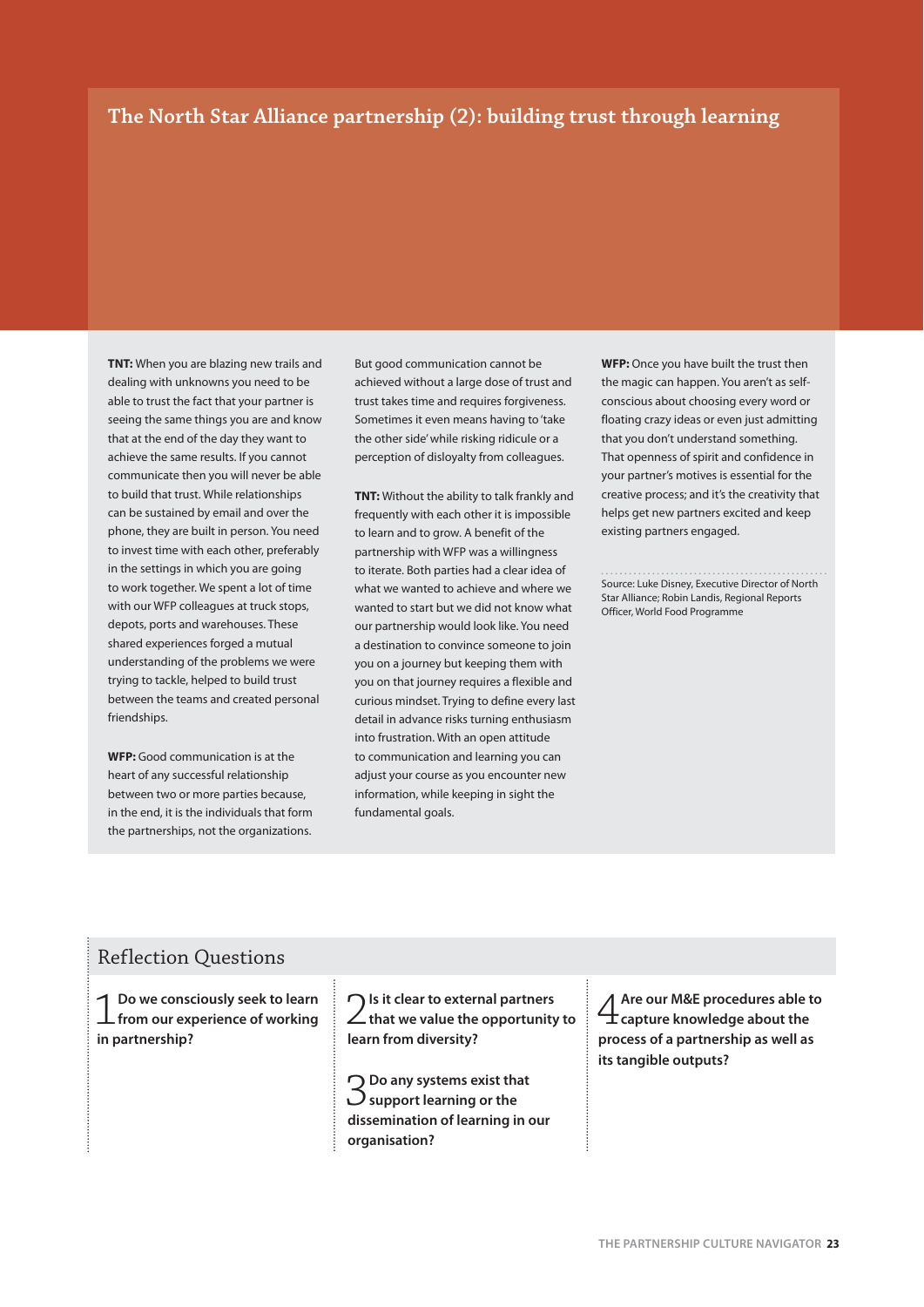Much of what we have already discussed demonstrates the need for investment in people development. This can be divided into training for key partnership staff in specific competencies for partnership working; and awareness or familiarisation for all staff with the organisation's partnership commitment and policies. It might also include the creation of opportunities to develop new skills alongside counterparts from partner organisations. This can extend and reinforce the shared practical learning described in the previous chapter.

### **Key partnership skills**

We have already reviewed some of the competencies which support good partnership working and which characterise an organisation which is building a partnership-friendly culture. Those we chose to highlight were awareness, openness, flexibility and consistency. In addition we have emphasised the value of learning and the ability to reflect on experience. Research, both on partnerships<sup>25</sup> and on competencies for working with different cultures,26 has identified a range of other valuable competencies that might be the focus of dedicated training programmes. These include interest-based negotiation, mediation (or brokering) and active listening. Allocation of resources to people development is always a major commitment so it is vital that the organisation focuses its efforts on the skills and knowledge that will make the greatest potential contribution to improved performance. Figure 8 below uses the TPI Partnering Cycle to highlight the range of knowledge and skills required across the main stages of a cross-sector partnership. Of course, many of these skills will be important throughout a partnership but certain ones will be of particular value at each stage of the relationship.

The Cycle diagram is a simplified representation of the main stages through which a partnership will move as it evolves from the initial scoping of opportunities and identifying suitable partners through to the point of scaling up or moving on. At each major stage, certain skills are of particular value in enabling the partnership to operate as effectively as possible. For example, in

25. Tennyson (2005) Tennyson and Wilde (2000) 26. Spencer-Oatey and Stadler (2009); Reid et al (2009) the early scoping and building stage, partners need to exercise both self-awareness and an understanding of other organizations' needs. Many of the issues discussed in Section 1 and 2 of the Navigator are highly relevant here. As a partnership typically develops, then good communication skills and operational flexibility are vital to supporting the partners' work. These are qualities which we emphasised in Section 3 above and which are illustrated in the first two case studies. Similarly, strong leadership – discussed in Section 4 – can be of great value to successful management and consolidation of the partnership.

The third stage of the cycle highlights the need for active review of the partner relationship and attention to the learning available from the partnering process. We have emphasised these factors in Section 5 above and, in the accompanying case study, illustrated how partners benefit from a strong orientation to shared learning. Finally, as the partnership approaches its potential end-point, then strategic planning and conflict resolution skills may be needed to ensure that all partners have achieved satisfactory outcomes and can agree on how best to build on the partnership experience.

Although the Partnering Cycle is, necessarily, a simplification of the complex trajectory of a real partnership, it can be used as a framework for thinking about planning for a partnership and how best to allocate resources to people development. More specifically, it can be used with an operational or management team at the very outset of a partnership process to assess existing skills and determine where and when resources should be directed to developing priority skills for key team members.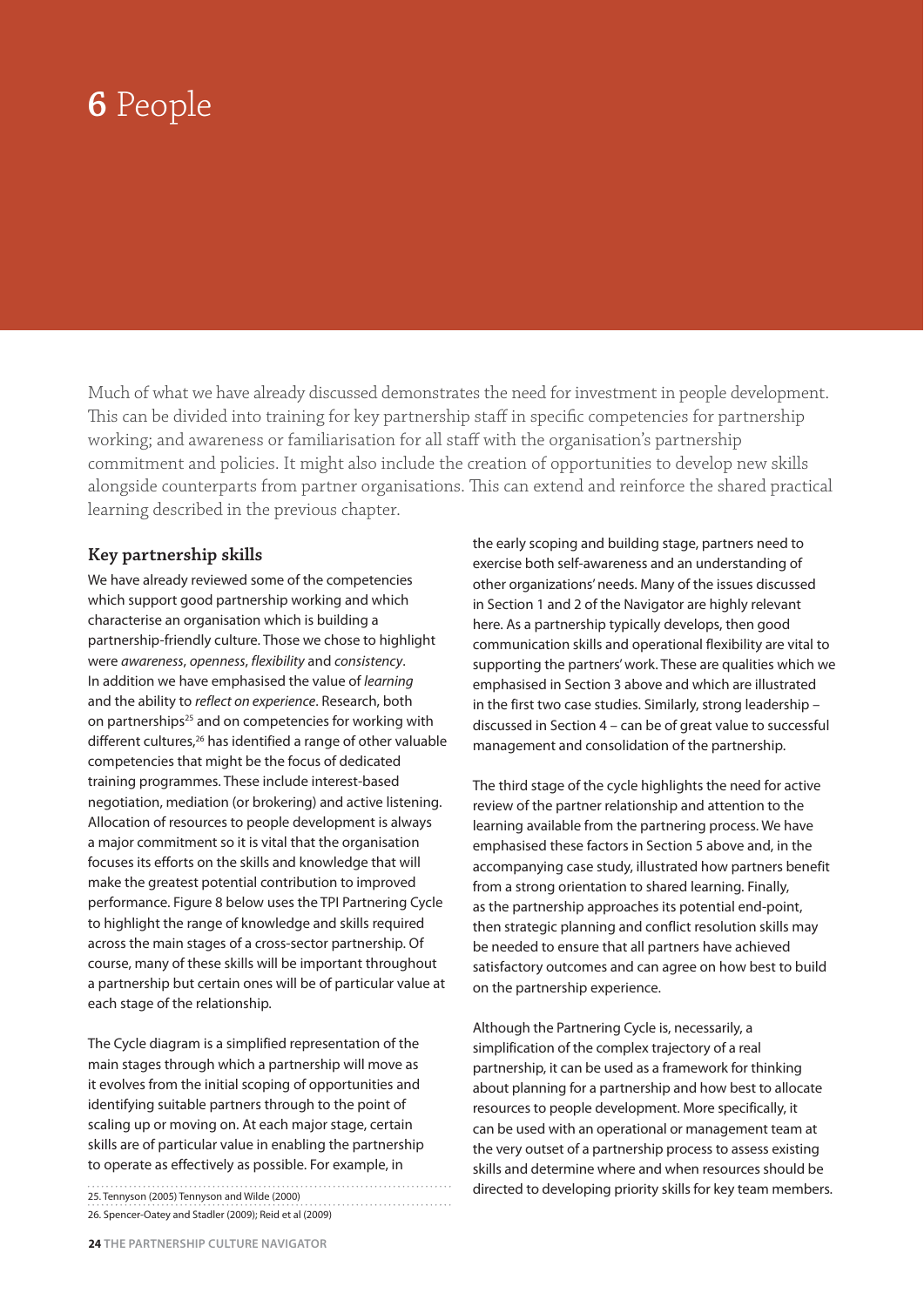### The Partnering Lifecycle

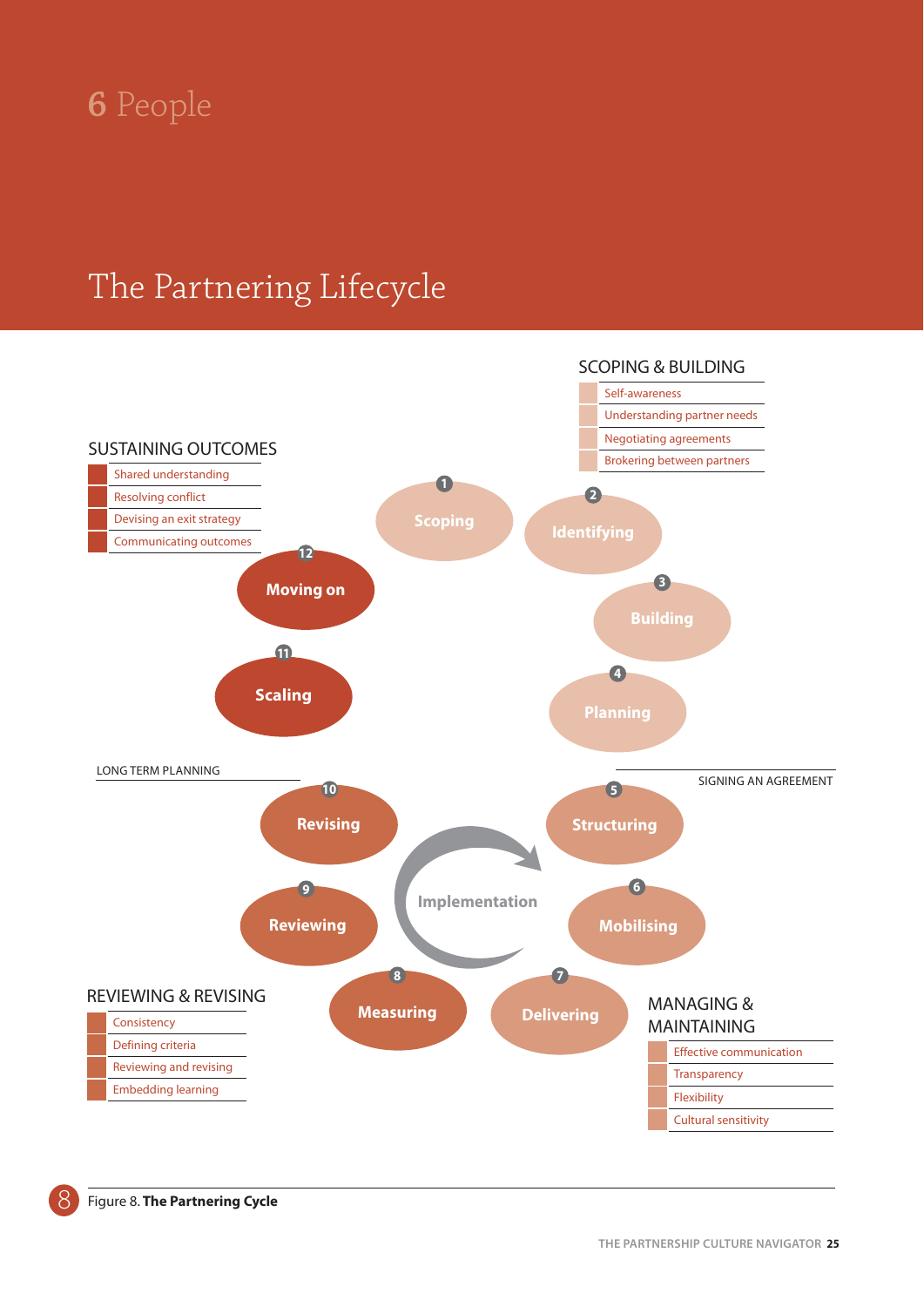#### **Organisation-wide familiarisation**

The focus so far in this section has been on the identification and development of staff skills but this has to be done within a sound framework of organisational planning, clear strategy and strong leadership. The existence of these elements will not only enable effective people development, it will also facilitate the dissemination of the partnership message across the organisation as a whole, which is vital to creating a culture which values collaboration with others.

Raising awareness of partnership across the organisation depends on the work of key partnership specialists and their senior champions creating effective internal communication of partnership policies and systems. This can be supported by input from external experts or learning facilitators. In the longer term it also depends on the integration of reflection, review and shared learning where new knowledge emerging from working in partnership strengthens internal capacity-building. As was discussed in Chapter 5, effective exploitation of any knowledge will depend on an organisation having methods of dissemination and channels of internal communication which allow that knowledge to be shared. Creating online resource centres, regular intranet reports and case study narratives are all practical ways of embedding partnership learning into the culture of the organisation as a whole.

People development and awareness-raising can be further supported by using internal reward systems to recognise the value of partnership. This means integrating partnership competencies into the core organisational competencies and incorporating these into job specifications. This lays the basis for assessing partnership capacity through performance appraisal and reward systems, helping to generate an expectation of partnership awareness and skill. Such tangible recognition is a powerful way for an organisation to demonstrate its commitment to a partnership mindset and a partnership culture.

### **Co-learning with partners**

Opportunities for staff development and skills training do not have to be restricted to a single organisation. Some of the most innovative learning and training initiatives have been based on an assumption that partners will learn better together. Structured co-learning with participants from culturally different institutions can be a powerful tool for change.27 Partner organisations can explore the use of schemes such as reciprocal secondments and internships or can commit resources to developing joint training programmes with significant partner organisations.

This offers three benefits: direct exchange of knowledge and insights from diverse organisations; greater awareness of alternative perspectives on partnership issues; and enhanced trust through the shared experience of learning together.

27. See Reid (2007)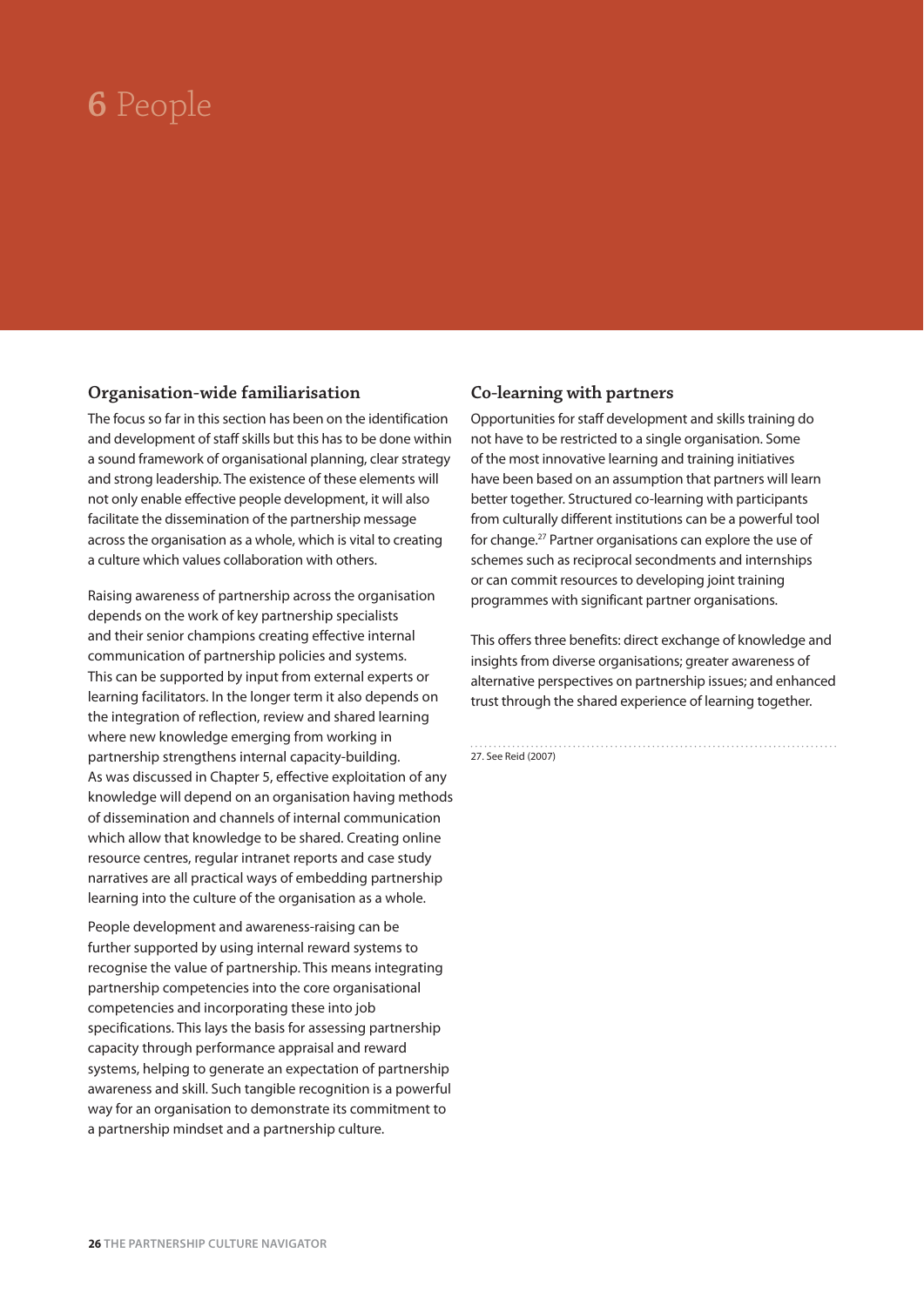### Reflection Questions

1**What personal and professional competencies would be most useful to build partnering capacity in our organisation?**

2**Is it easy to identify where key knowledge and support on partnering is located in the organisation – and to access it?**

ŧ

3**What training is currently in place to prepare staff for partnership management?**

4**What internal knowledge resources exist to support partnership working?**

5**How might we work with external partners to establish shared learning programmes?**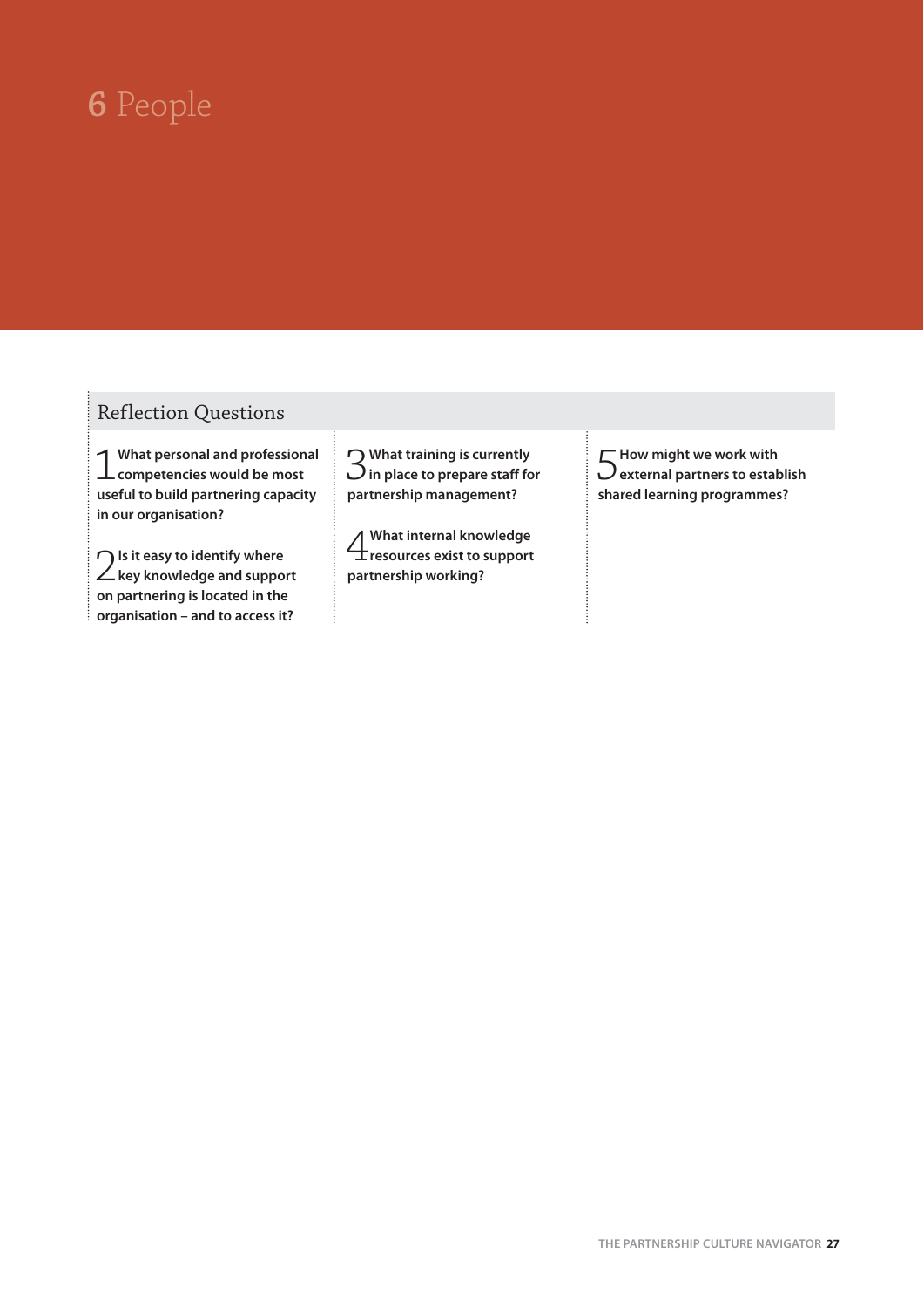### Summary

Within every cross-sector collaboration lies the paradox of partnership: what makes an organisation attractive as a partner can also make it more difficult to partner with. Bringing together organisations with different but complementary attributes produces inevitable challenges as diverse organisational cultures strive to work together. Even if two organisations share important goals and commitment they can have ways of working which are very different. So, in building an effective partnership, participants have to acknowledge cultural difference, better understand their own operating culture and recognise the value in the different organisational cultures of partners.

Building an organisational culture which can work more effectively in cross-sector partnership demands a longterm commitment to fostering positive attitudes and behaviour. Four attributes are of particular importance:

*Awareness* – an awareness of the nature and impact of organisational culture is an important startingpoint. Reviewing internal culture, and reflecting on how this will impact external relations, will yield valuable insights into the organisation's strengths and weaknesses as a potential partner;

*Openness* – building on the creation of awareness, openness is about showing your potential partner who you are and how you operate; communicating freely; sharing values and aspirations; and not trading on stereotypes and expectations;

*Flexibility* – the ability to respond to difference is a quality which characterises organisations that are adept at working productively across cultural boundaries. The flexibility to change when change is what is truly needed, contributes to an organisation's worth as a collaborator;

*Consistency of purpose* – a partnership-friendly culture is one that demonstrates a consistency of principles and behaviour which enables any external partner to predict and rely on its partner's actions. Partnerships evolve as internal demands and external pressures change: long-term success will depend to a high degree on the partners' ability to manage these changing circumstances and this requires resilience; clarity of purpose; and total organisational commitment to a partnership.

No process of internal culture change is quick or easy. Becoming a more culturally aware, responsive and effective organisation demands a conscious commitment to changing attitudes and behaviour. This requires strong leadership, changes in organisational systems and dedicated people development:

*Leadership* – senior leaders in an organisation have an important role to play in endorsing, promoting and supporting initiatives for change. Clear leadership sends signals to the rest of the organisation – and to external partners – and helps to legitimate new forms of behaviour;

*Systems* – A partnership-friendly culture is a learning culture. It is a culture that communicates effectively and shares its learning with others. At an early stage of any partnership participants should take into consideration not just the formal outcomes of the partnership but also the learning opportunities afforded by the project, the possible learning needs of the participants and the activities that might be put in place to support learning during the project. Making a commitment to learning from collaboration also sends a strong message to partners about your openness and willingness to work in a truly collaborative manner.

*People development* – great performance is the key to great partnership. Developing people includes training for key partnership staff in specific competencies; familiarisation for all staff with the organisation's partnership commitment and policies; and the creation of opportunities to develop new skills alongside counterparts from partner organisations.

Working in partnership is an integral element of the drive for a fairer, more sustainable form of development. Corporations, institutions and agencies from all sectors and fields are committed to working in partnership but many still underestimate the complexity of managing collaboration between culturally diverse forms of organisation. Investing resources in understanding cultural challenges and developing 'partnership-friendly' attributes will make a significant contribution to the success of partnerships and to the value that they deliver.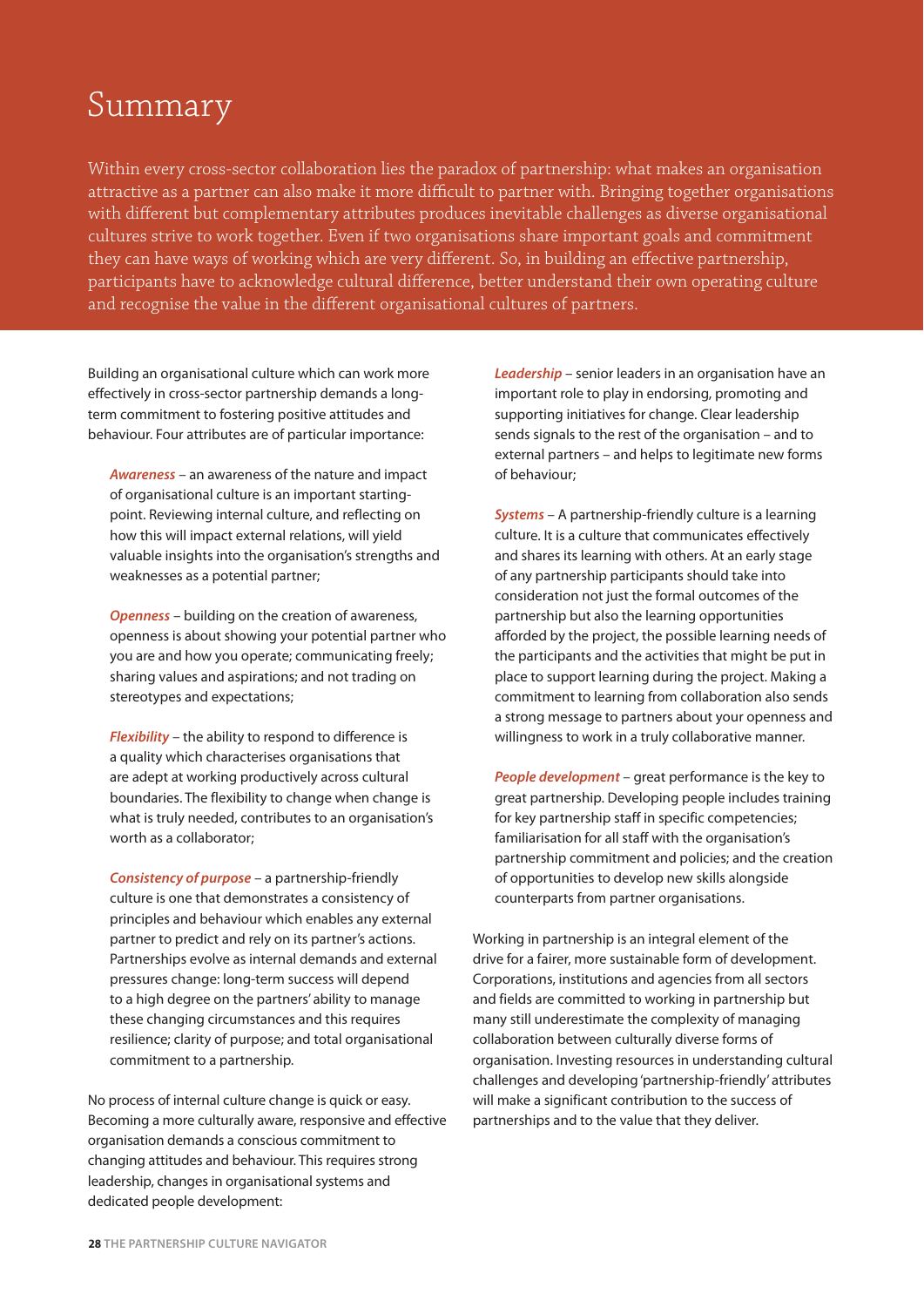### References

The publications below are just a small proportion of the literature available on this topic. These have been selected either because they are directly referred to in the text or because they have had a significant influence in compiling this work.

Argyris C. and Schön D. A. (1974) Theory in Practice: Increasing professional effectiveness, San Francisco, Jossey-Bass

Argyris & Schon (1996) Organizational Learning II, Addison Wesley: Reading, Massachusetts Reading, Massachusetts

Ayas K. And Keniuk N. (2004) 'Project-Based Learning: Building Communities of Reflective Practitioners' in Grey C. And Antonacopoulou Essential Readings in Management Learning, London: Sage Publications

Belz, J.and Muller-Hartmann, A. (2003) Teachers as Intercultural Learners: Negotiating German-American Telecollaboration along the Institutional Fault Line. The Modern Language Journal 87(i): 71-89

Brown, A. (1998) Organisational Culture, London: Financial Times Management

Cosstick, V., Lowrie, S., Jowett, E. and Urgoiti, A. (2011) Leading Change: A Workbook for Agents of Change SO1 Implementation Workshop

Dea, T. and Kennedy, A. (1982) Corporate cultures: The rites and rituals of corporate life, Massachusetts: Wesley Addison

Earley, P.C. and Mosakowski, E. (2000) 'Creating hybrid team cultures: An empirical test of international team functioning' Academy of Management Journal 43: 23-49

Ewington, N., Reid,S., Spencer-Oatey, H. and Stadler, S. (2009) The Global People Toolbook: Managing the Life Cycle of Intercultural Partnership, Centre for Applied Linguistics, University of Warwick, available at: www.globalpeople. org.uk

Fincham, R. And Rhodes, P. (2005) Principles of Organizational Behaviour Fourth Edition, Oxford:OUP

Francis, N.P. (1991) 'When in Rome? The effects of cultural adaptation on intercultural business negotiations' Journal of International Business Studies, Third Quarter 22, 3: 403- 428

Garvin, D. (1993) 'Building a Learning Organisation' Harvard Business Review, July-August

Handy, C. (1993) Understanding Organizations, Harmondsworth: Penguin, 4th Edition

Hunfeld, H. (1997) Principles of Intercultural Learning – for better knowledge of the LIFE concept (accessed 21 April 2008 www.BMW Award)

Kolb D. A. (1984**)** Experiential Learning: Experience as the source of learning and development, Englewood Cliffs, NJ, Prentice-Hall

Kotter, J. P. 1995. Leading change: why transformation efforts fail. Harvard Business Review, 73(2), pp. 59-67

Laufer Green Isaac, (2004) Hidden Agendas: Stereotypes and cultural barriers corporate community partnerships, available at http:// www.lgicommunications.com/\_ downloads/030804HiddenAgendas.pdf

Poell, R., Tijmesen, L. And van der Krogt, F. (1997) Can Learning Projects Help to Develop a Learning Organisation? Lifelong Learning in Europe, 2, 1997

Ratiu, I. (1983). Thinking Internationally. International Studies of Management and Organization XIII (1-2): 140-153

Rehbein, J. (2001) Intercultural negotiation, in Di Luzio et al. (eds) Culture in Communication Analyses of Intercultural Situations, Amsterdam: John Benjamins; 173-207

Reid S. (2007) 'Learning partnerships for partnership learning: a case study of the Postgraduate Certificate in Crosssector Partnership' Proceedings of the 37<sup>th</sup> Annual Conference of the Standing Conference on University Teaching and Research in the Education of Adults, Queen's University Belfast

Reid, S. (2009a) 'A Learning Process Model for Intercultural Partnerships' Warwick University Occasional Papers in Applied Linguistics No. 4

 Reid, S. (2009b) 'The Learning Process in Intercultural Collaboration: Evidence from the eChina-UK Programme' Warwick University Occasional Papers in Applied Linguistics No. 5

Reid, S., Stadler, S., and Spencer-Oatey, H. (2009), 'Intercultural Effectiveness in Global Education Partnerships.' Warwick University Occasional Papers in Applied Linguistics No. 1

Schein, E. H. (1985) Organizational Culture and Leadership San Francisco: Jossey-Bass

Schein, E.H. (1996) 'Three cultures of management: the key to organizational learning', Sloan Management Review (Fall): 9-20

Schön, D. A. (1983) The Reflective Practitioner: How Professionals Think in Action, Gower, Aldershot

Senge, P. (1990) The Fifth Discipline – the art and practice of the learning organisation Century Business: London

Senge, P. et al (1994) The Fifth Discipline Fieldbook, Doubleday, New York.

Shapiro, J.M., Ozanne, J.L. and Saatcioglu, B. (2008) 'An interpretive examination of the development of cultural sensitivity in international business' Journal of International Business Studies, 39; 71:87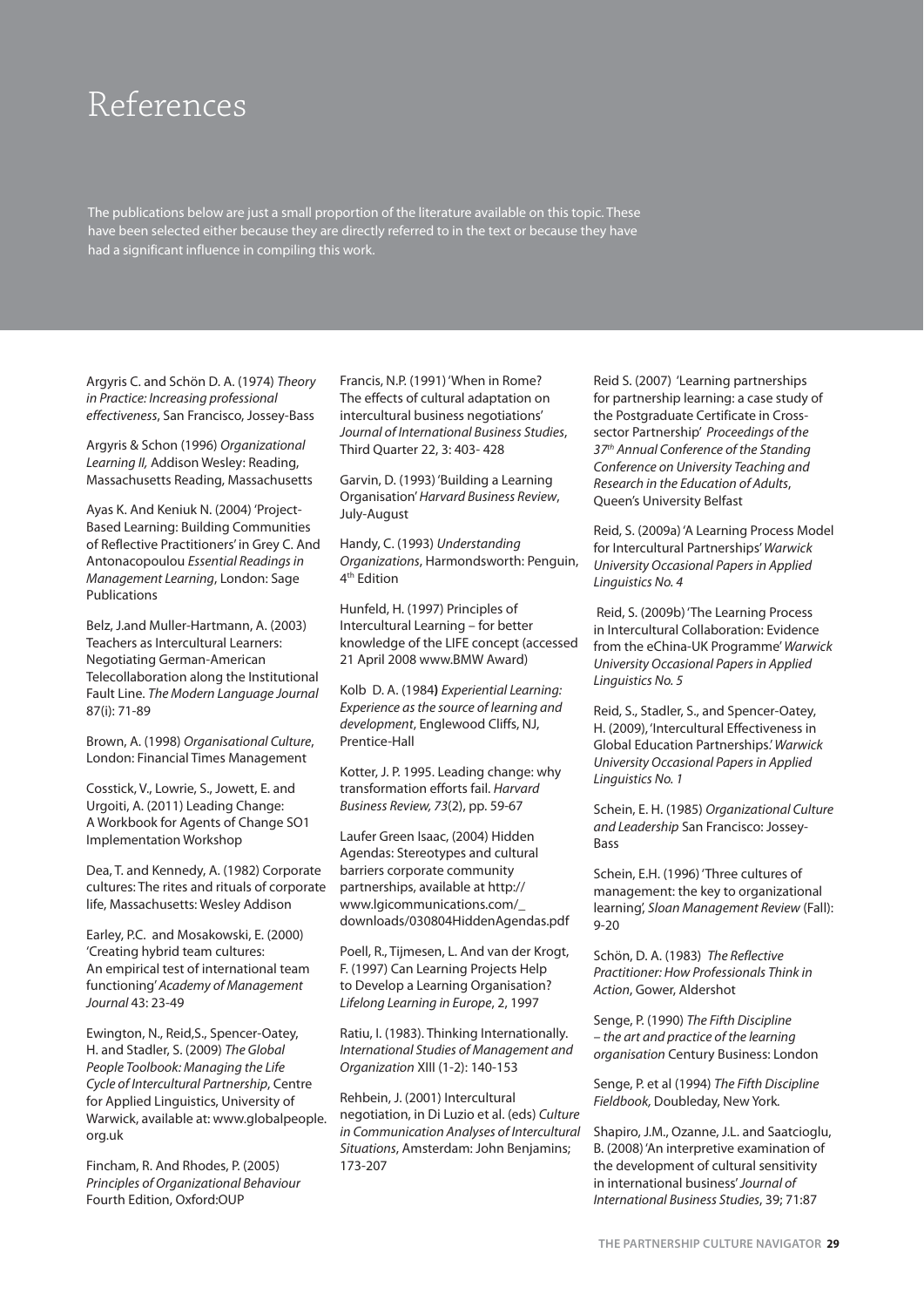Simon, H. A. (1991) 'Bounded Rationality and Organizational Learning' Organization Science Vol. 2, No.1, February

Spencer-Oatey, H. (2000) Culturally Speaking: Managing rapport in talk across cultures. London: Continuum

Spencer-Oatey, H. And Stadler, S. (2009) The Global People Competency Framework: Competencies for effective intercultural interaction, Warwick University Occasional Papers in Applied Linguistics No. 2

Spencer-Oatey, H. and Franklin, P. (2009) Intercultural interaction: a multidisciplinary approach to intercultural communication, Basingstoke; New York: Palgrave Macmillan

Tennyson R. (2004) The Partnering Toolbook, The Prince of Wales International Business Leaders Forum and The Global Alliance for Improved Nutrition, London & Geneva

Tennyson R. (2005) The Brokering Guidebook The International Business Leaders Forum, London

Tennyson R. and Wilde L. (2000) The Guiding Hand The International Business Leaders Forum and United Nations Staff College, London & Geneva

UN Food and Agriculture Organization, Independent External Evaluation 2007 www.fao.org

UN Food and Agriculture Organization (2011) AGENTS OF CHANGE: Transforming Reform from Paper into People, FAO (TCE)

UN Food and Agriculture Organization Agents of Change for the implementation of SO I – workshop (Call for applicants for third workshop, held in Zimbabwe October/November 2011), FAO 2011

Wellman, J.L. (2009) Organizational Learning: How Companies and Institutions Manage and Apply Knowledge, New York: Palgrave Macmillan

World Food Programme (2014) Corporate Partnership Strategy (2014-2017)

World Food Programme Office of Evaluation (2011) From Food Aid to Food Assistance – Working in Partnership: A Strategic Evaluation